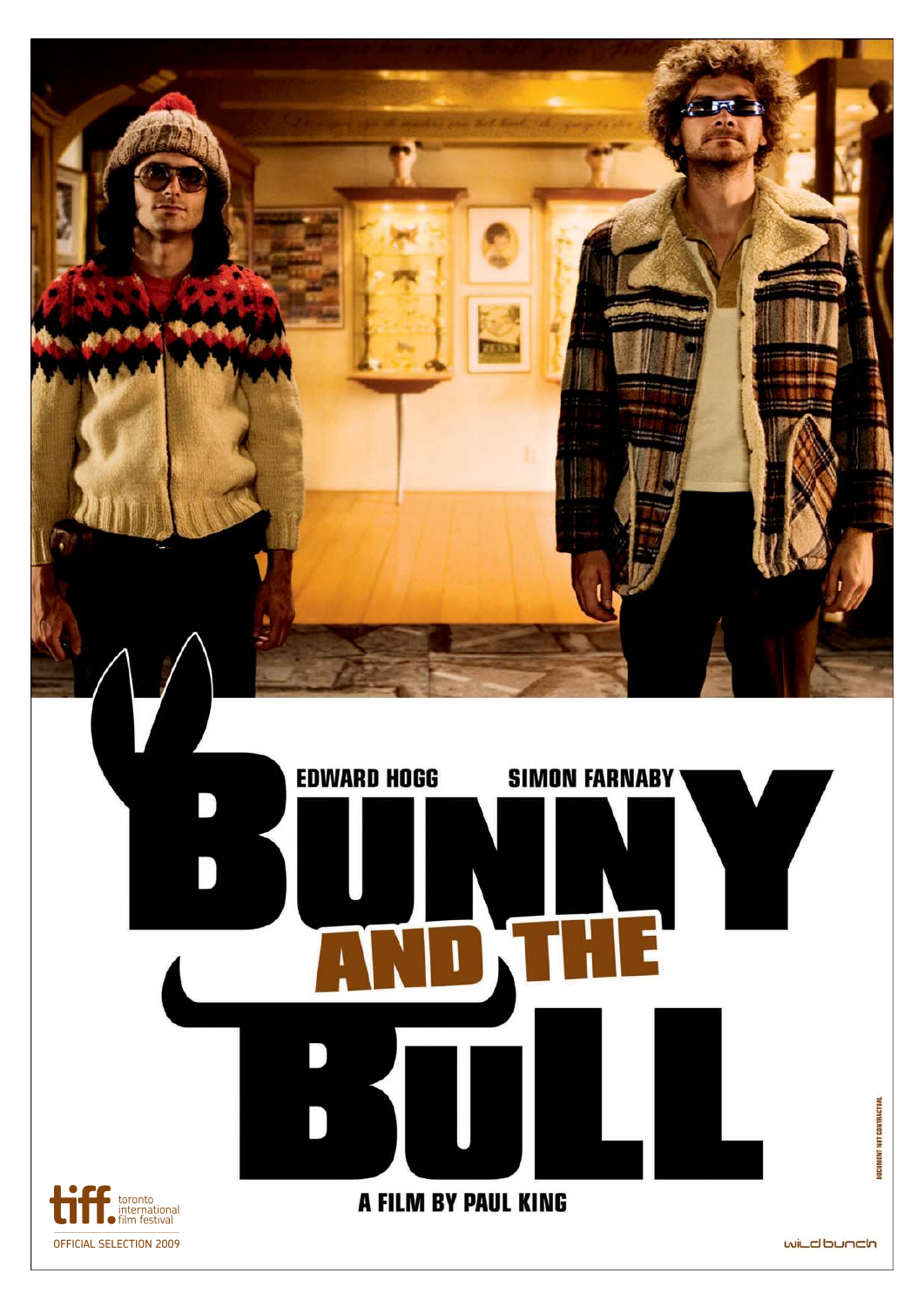

**FILM 4 & UK FILM COUNCIL** IN ASSOCIATION WITH

**EM MEDIA & SCREEN YORKSHIRE PDESENT** 

# **BUNNY & THE BULL**

#### A FILM BY **PAUL KING**

IN ASSOCIATION WITH **WILD BUNCH OPTIMUM RELEASING**

A **WARP X** PRODUCTION

UK • 2009 • 95' • 35MM • 2.35:1 • DOLBY SR • COLOUR

#### **TORONTO PRESS: GAT & M LINK**

**Martin Marquet** | **TEL** +1 310 927 5789 | martin.marquet@mac.com **Ingrid Hamilton** | **TEL** +1 416 731 3034 | ingrid@gat.ca 44 Hazelton Avenue | **TEL** +1 416 966 2893

### WORLD SALES: **WILC bunch**

**Carole Baraton** | **TEL** +33 6 20 36 77 72 | cbaraton@wildbunch.eu **Laurent Baudens** | **TEL** +33 6 70 79 05 17 | lbaudens@wildbunch.eu **Vincent Maraval** | **TEL** +33 6 11 91 23 93 | vmaraval@wildbunch.eu **Gaël Nouaille** | **TEL** +33 6 21 23 04 72 | gnouaille@wildbunch.eu **Silvia Simonutti** | **TEL** +33 6 20 74 95 08 | ssimonutti@wildbunch.eu

**TORONTO SALES OFFICE:** Sutton Place Hotel - Apt 406 - 955 Bay Street **PARIS OFFICE:** 99 Rue de la Verrerie - 75004 Paris - France | **TEL** +33 1 53 01 50 30 | **FAX** +33 1 53 01 50 49

**PLEASE NOTE:** High definition images can be downloaded from the 'press' section of **http://www.wildbunch.biz**

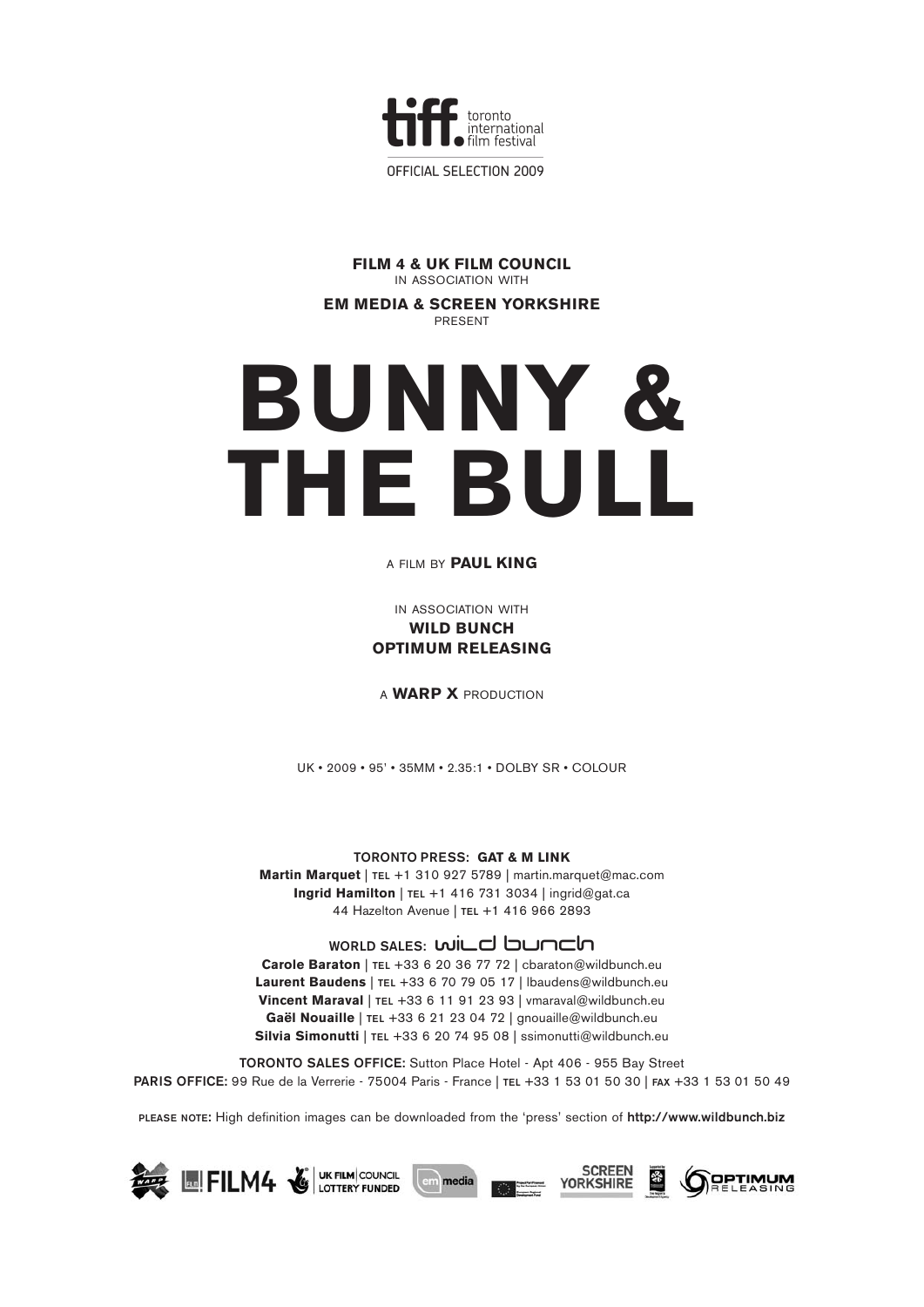#### **SHORT SYNOPSIS**

BUNNY & THE BULL is a road movie set entirely in a flat. Stephen Turnbull hasn't been outside in months. Living with a painfully restrictive routine, he refuses to interact with the world or think about the past. When a sudden infestation of mice forces him to change his ways, he finds his mind hurtling back to the disastrous trek around Europe he undertook with his friend Bunny, a womanising, gambling-addicted booze-hound. Unable to stem the flood of memories, Stephen's flat becomes the springboard for an extraordinary odyssey through landscapes made up of snapshots and souvenirs, from the industrial wastelands of Silesia to the bull fields of Andalusia. A story of love, disillusionment, stuffed bears and globalised seafood, BUNNY & THE BULL is an offbeat and heartfelt journey to the end of the room.

#### **LONG SYNOPSIS**

Stephen Turnbull (Edward Hogg) is a creature of habit. Every day is filled in exactly the same way as the last: eating the same food, watching the same television programmes, even urinating according to a timetable. Having obsessively filed away every possession from his past, he has managed to seal himself off completely from unwanted memories and emotions. But one day, to his horror, he finds that an infestation of mice has chomped through his stockpiles of freeze-dried vegetarian lasagnes. Stephen is pushed to the brink of his front door – but finds himself unable to leave. What is holding him back?

Taking delivery of the unappetizing sounding "vegetarian option" from his local seafood restaurant, Stephen finds his mind drifting back to the last time he went there a year previously. The camera pushes into the restaurant-shaped food container, and once inside, we start to find out what has made Stephen the man he is.

For it was there, in the same branch of the cheap 'n' cheery fast-seafood restaurant Captain Crab that Stephen's heart was broken by the woman he had secretly adored for three years: Melanie. Devastated, Stephen determines to take a year off sex, but his best friend Bunny (Simon Farnaby), a hirsute lothario with few values beyond gambling and girls, won't hear of it. Convinced that loads of women would fancy Stephen – just not in Britain – Bunny suggests they take a trip, determined to do something about "those walloping great spacehoppers you've got clanging around in your pants." There's just the small matter of funding it.

A punt on 50-1 Atlantic Rising – animated with ink and cardboard cut-outs – seems a typically feckless Bunny blunder, but the horse comes in first and suddenly the boys are out of the gates, on the Eurorail to adventure. Stephen packs for any contingency; Bunny brings lager. Stephen chooses their first ports of call: the Belgian National Cookbook Museum, the Museum of the X-Ray, the German Museum of Cutlery and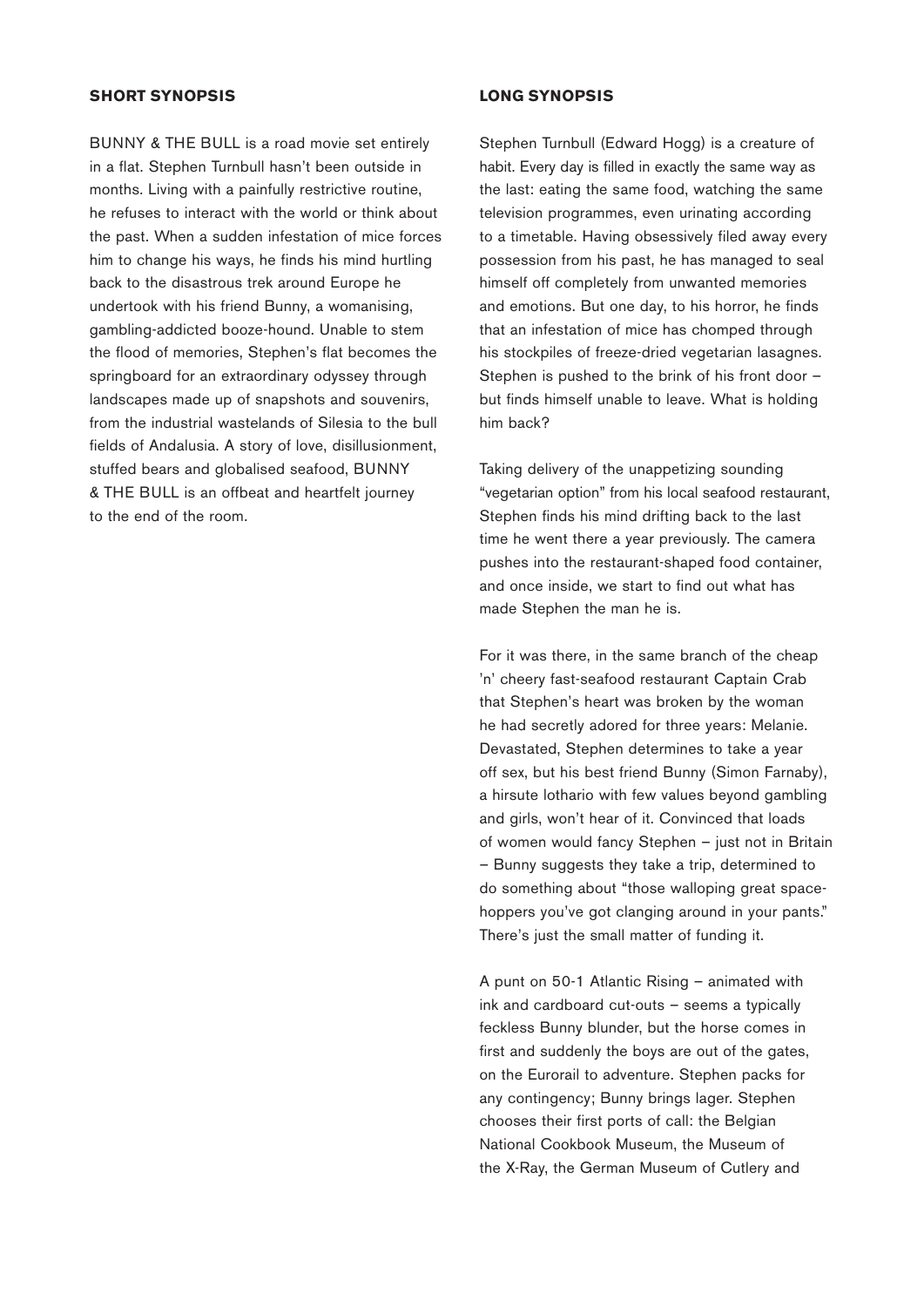the National Shoe Museum of Poland (your tour guide: Richard Ayoade). Bunny decides to liven things up a bit.

Blindly heading off the beaten track, they find themselves at a Polish branch of Captain Crab where the food tastes awful and their Spanish waitress, Eloisa (Veronica Echegui), is in the process of volubly dissing her employer and quitting her job while they try to give her their order. But Bunny is not someone to take defeat lightly. Determined to have a good time, he grabs the only live crabs in the restaurant and stages a crab race. Before you know it the place is heaving with gambling Poles and flowing with alcohol. This is why you go on holiday with Bunny.

Summoning the courage to talk to their waitress, Stephen discovers that Eloisa wants to get to a fiesta in her Andalusian hometown, where the locals dance and "make poo and wee and love in the street." Bunny, thinking this finally sounds like a good time – and hoping to get Stephen laid – provides the transport: raising the stakes with the restaurant owner, he wins a bet to eat 50 crustaceans in five minutes, and emerges triumphant with the keys to a Captain Crab delivery van.

And so begins a trip across a lovingly studio-created miniature model Europe, punctuated by arguments over the ethics of lucky rabbits' feet, inevitable hanky-panky between Bunny and Eloisa (while Stephen pines from the sidelines), and Bunny's equally inevitable gambling. After a car crash down an Alpine pass, Bunny and Stephen find themselves guests of a strange shaggy bear-man (Julian Barratt) who lives under a motorway bridge and lusts after a stuffed bear Bunny has stolen from a hotel, but jealously guards his pack of dogs from Stephen's supposed sexual designs. Bunny effects his and Stephen's getaway by winning a deathdefying bet to swim under a lake of ice.

Inspired by his near-death experience, Bunny's lust for risk begins to take on a darker edge. Meanwhile, Stephen and Eloisa share a heart-toheart, and a good number of Stephen's special

blue cocktails, on a big-wheel ride at the fairground. Eloisa tells Stephen that she has a wilful shadow called Conchita, a sort of guardian angel, who has led her into all sorts of trouble. Conchita thinks Bunny is 'hot stuff' but Eloisa is beginning to think Conchita has very bad taste in men, and for the first time Stephen thinks he might be in with a chance with the woman he now loves.

Meanwhile, Bunny hears that Eloisa's brother Javier (Noel Fielding) is a former matador, and hatches a new high-wire fantasy to prove his manhood in a pas de deux with a bull. But perhaps his luck is finally turning: he loses Javier's priceless, vintage matador costume - along with his own underwear to a fat gypsy in a midnight game of cards. Stephen finally joins Eloisa in her bed – but after a naked Bunny drags him away for help and fresh undies, he is met back at Eloisa's room by a sharp Spanish fist in the face, as Bunny has blamed him for the theft of the matador outfit.

As Stephen and Bunny leave the town late that night, they see a bull in a field beside the road. The hour of reckoning is at hand…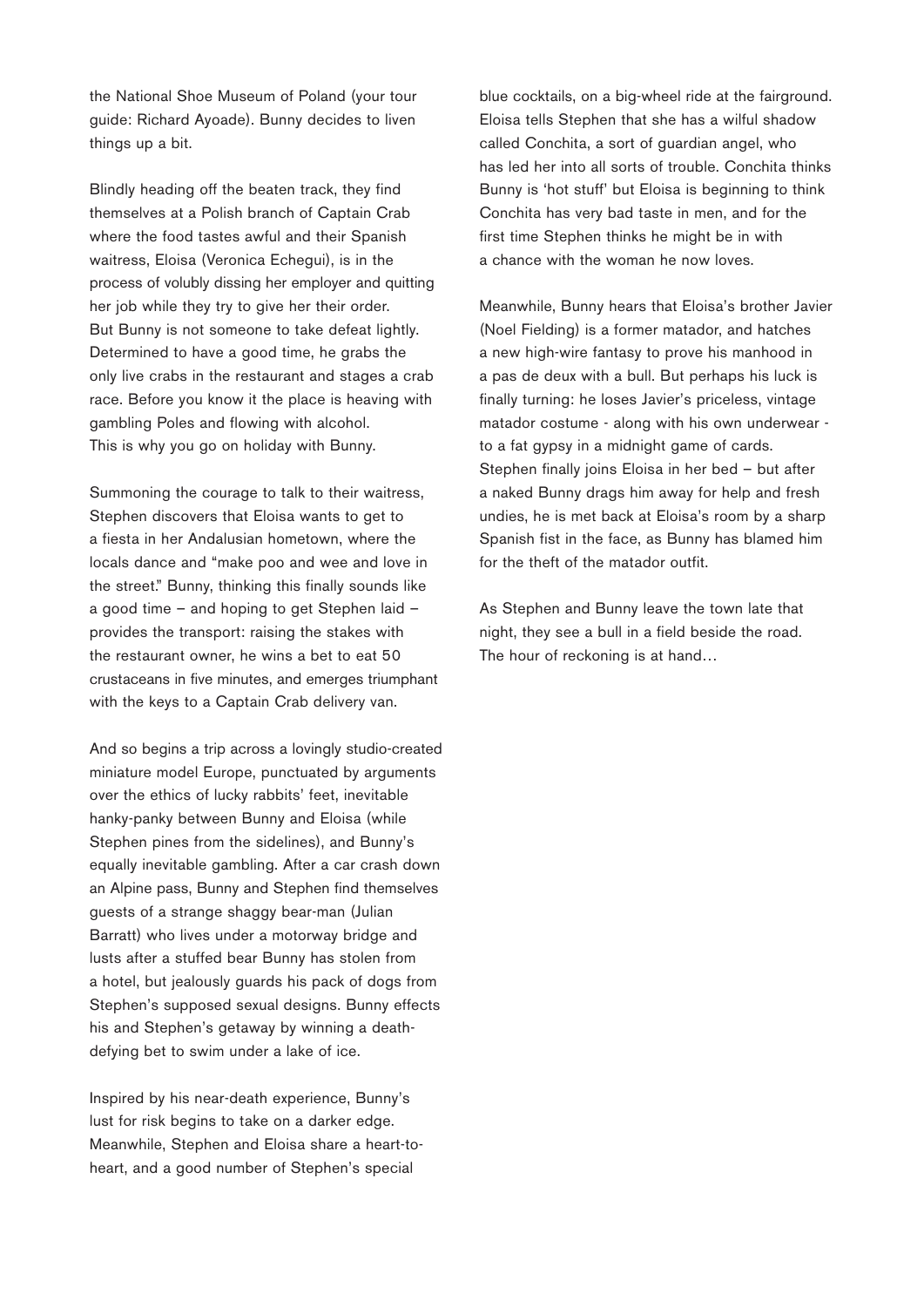# **CAST**

*STEPHEN* Edward Hogg *BUNNY* Simon Farnaby *ELOISA* Verónica Echegui **MUSEUM CURATOR** Richard Ayoade *ATTILA* Julian Barratt *JAVIER* Noel Fielding *HOTELIER* Sylvia Syms *NARRATOR* James Fox CAPTAIN CRAB Rich Fulcher *HORSE RACE COMMENTATOR* Gus Brown *MELANIE* Madeleine Worrall *POLISH CAPTAIN CRAB OWNER*  George Newton

#### **CREW**

WRITTEN & DIRECTED BY Paul King PRODUCED BY Mary Burke PRODUCERS Robin Gutch Mark Herbert EXECUTIVE PRODUCERS Will Clarke Vincent Maraval Hugo Heppell Peter Carlton Suzanne Alizart LINE PRODUCER Jane Hooks **PRODUCTION MANAGER** Danny Gulliver PRODUCTION COORDINATOR Louise Knight ASST. PRODUCTION COORDINATOR Russ Noon PRODUCTION VOLUNTEER Jake Kieghtley FLOOR RUNNER Matthew Howard RUNNER/ DRIVER **Louise Dance** PRODUCTION ACCOUNTANTS Niall Shamma Gareth Jones ASSISTANT PRODUCTION ACCOUNTANTS Gareth Jones Katie Gill 1ST ASSISTANT DIRECTOR Mark Hedges 2ND ASSISTANT DIRECTOR Cecilia Testa 3RD ASSISTANT DIRECTOR Rachel Dargavel SCRIPT SUPERVISOR Rebecca Rycroft CASTING DIRECTOR Gail Stevens CASTING ASSOCIATE Kelly Valentine Hendry MUSIC SUPERVISOR Phil Canning SCRIPT EDITORS Rachel Bennette Richard Ayoade

DIRECTOR OF PHOTOGRAPHY John Sorapure FOCUS PULLER Steven Smith CLAPPER LOADER Danny Mendieta GRIP **GRIP Philip Coleman** CAMERA JIB OPERATOR David Oliver Media Ltd. DAILY 2ND ASSISTANT CAMERA Stephen Janes DAILY FOCUS PULLER Ben Oliver ADDITIONAL DOP Pete Edwards GAFFER Ken Lowe BEST BOY **Len Holt** ELECTRICIANS Pat Melody

RIGGER Martin Ingham for Joe Porter Scaffolding LIVE VFX **Matthew Bateman** LIVE VFX ASSISTANTS Victor Simao

SOUND RECORDIST **Tim Barker** SOUND MAINTENANCE Chinna Udenze DAILY SOUND TECHNICIAN Grant Bridgeman **PRODUCTION DESIGNER** Gary Williamson SUPERVISING ART DIRECTOR Richard Bullock ART DIRECTOR / SET DECORATOR Janey Levick STANDBY ART DIRECTOR Rosie Jones GRAPHIC DESIGNER Sarah Pasquali ASSISTANT ART DIRECTORS Sophie Hervieu

MODEL MAKER Lizzie Dixon ART DEPARTMENT ASSISTANT Dean Spicksley ART DEPT ASSISTANTS, DAILIES Joe Barcham

CHARGEHAND PAINTER Hannah Boyton PAINTER PAINTER POILY Benson ART DEPARTMENT TRAINEES David Dickinson

ADDITIONAL WRITING Richard Ayoade Amelia Bullmore Simon Farnaby Steve McClean Baret Hodgson VFX STILLS James Medcraft Jo Irvine Andrew Ranner Adam Horton Natalia Czuplak PROP MASTER Matt Wells PROPS BUYER Stephen Craighill STANDBY PROPS Alex Giles PROP HANDS PROP HANDS Nicholas Durant Micaiah Dring ASSISTANT MODEL MAKERS Ruth Parker

Sarah Chapman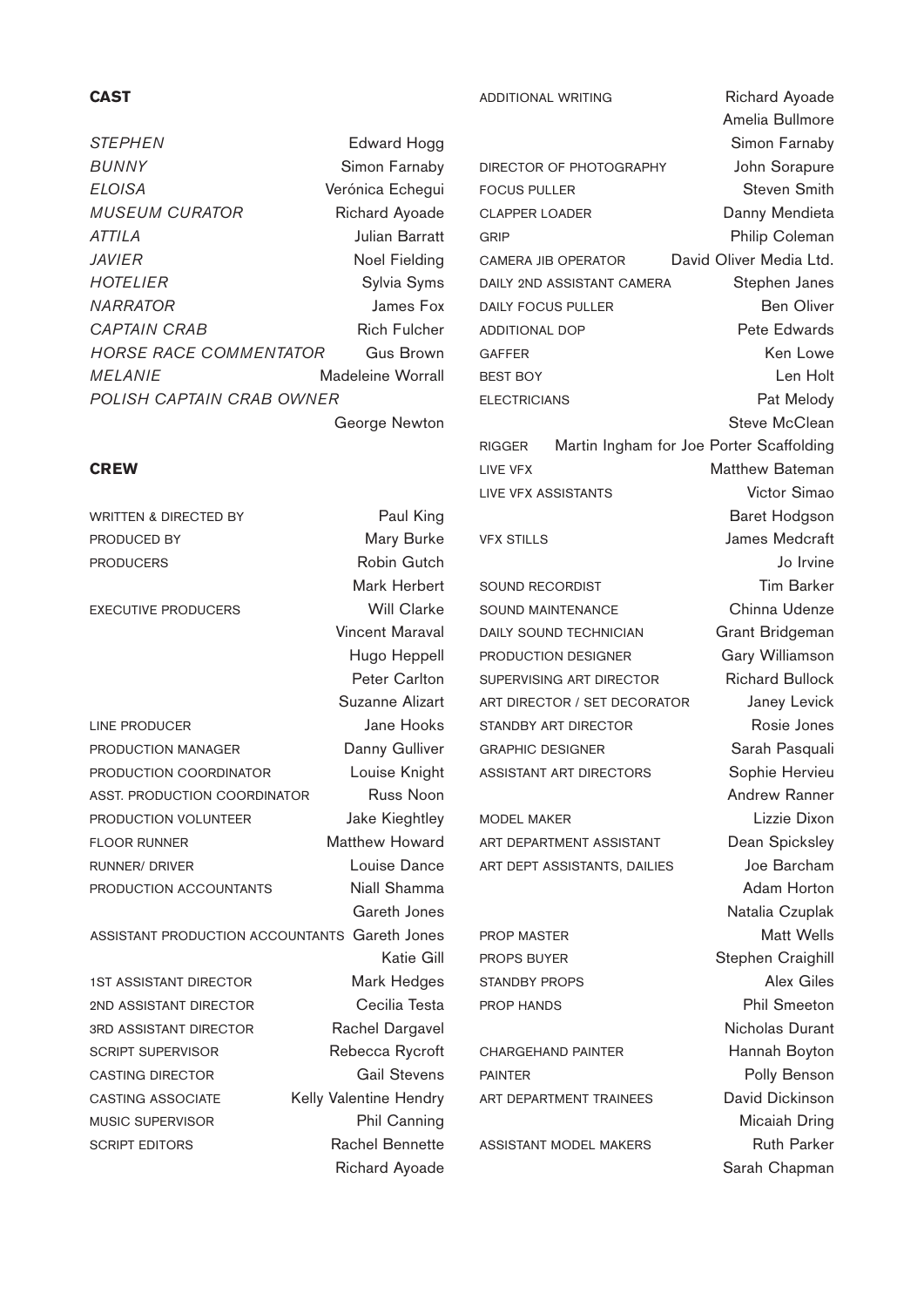| <b>VOLUNTARY ASST MODEL MAKERS</b> | Katie Turner            | <b>BULL ANIMATION UNIT</b>                     |                                     |
|------------------------------------|-------------------------|------------------------------------------------|-------------------------------------|
|                                    | Cathy Lang              |                                                |                                     |
|                                    | <b>Becky Athawes</b>    | <b>SLINKY PICTURES LTD.</b>                    |                                     |
|                                    | <b>Rosalind Boulton</b> | ANIMATION DESIGNER & ANIMATION DIRECTOR        |                                     |
|                                    | Kelly Jago              |                                                | Maria Manton                        |
|                                    | Michael Douglas         | <b>ANIMATION PRODUCER</b>                      | Maria Manton                        |
|                                    | Dean Sudron             | PRODUCTION ASSISTANT                           | Ryan Smith                          |
|                                    | Cassia Dickinson        | <b>STOP FRAME ANIMATOR</b>                     | Tim Allen                           |
|                                    | Matt Clark              | DIRECTOR OF PHOTOGRAPHY                        | Matthew James Day                   |
| ART DEPARTMENT VOLUNTEERS          | <b>Robert Leek</b>      | AFTER FX ARTISTS                               | Rob Ward                            |
|                                    | Rebecca Barker          |                                                | John Taylor                         |
| ASSISTANT STANDBY PROPS            | Joe Barcham             | <b>MODEL MAKING</b>                            | Artem Ltd.                          |
| DRAUGHTSMAN / MODEL MAKER          | <b>Andrew Ranner</b>    |                                                | Gill Simpson                        |
| <b>CONSTRUCTION MANAGERS</b>       | <b>Paul Sinclair</b>    |                                                | <b>Bob Thorne</b>                   |
|                                    | Adam Ali                | <b>STUDIO ASSISTANT</b>                        | Max Halstead                        |
| <b>CARPENTERS</b>                  | Alex Wyatt              | FILMED AT CLAPHAM ROAD STUDIOS                 |                                     |
|                                    | Daniel Abson            |                                                |                                     |
|                                    | Kieron Hunt             | <b>ADDITIONAL ANIMATION</b>                    |                                     |
|                                    | Mark Shaw               |                                                |                                     |
|                                    | Nicholas Durant         | STOP FRAME ANIMATORS                           | Gareth Howell                       |
|                                    | <b>Phil Smeeton</b>     |                                                | Kerry Drumm                         |
| <b>CONSTRUCTION VOLUNTEER</b>      | Tim Gallagher           |                                                | Andrew Chong                        |
| <b>LOCATION MANAGER</b>            | Faye Newton             | HOT KNIFE DIGITAL MEDIA LTD                    | Andrew Whitney                      |
| <b>LOCATIONS SCOUTS</b>            | Karl Hall               |                                                | Simon Wallett                       |
|                                    | <b>Billy Pegg</b>       | ANIMAL SUPPLIER & COORDINATOR                  |                                     |
|                                    | <b>Richard Knight</b>   |                                                | Sue Clarke @ Timber Tops            |
| <b>STUDIO MARSHALL</b>             | Neil 'Feg' Gregory      | <b>BULL WRANGLER</b>                           | Jim Clubb @ Amazing Animals         |
| <b>COSTUME DESIGNER</b>            | Sam Perry               | <b>CATERERS</b>                                | <b>GT Caterers &amp; Facilities</b> |
| <b>COSTUME SUPERVISOR</b>          | Laura Venables          | RISK & SAFETY MANAGEMENT OFFICER Andy Johnston |                                     |
| <b>COSTUME TRAINEE</b>             | Jessica Allen           | <b>ELECTRICIANS</b>                            | Jimmy James                         |
| <b>COSTUME VOLUNTEER</b>           | Nicki Lloyd             |                                                | Tim Murphy                          |
| <b>COSTUME MAKER</b>               | Chris Winter            |                                                | Neil Johnson                        |
| HAIR + MAKE-UP DESIGNER            | <b>Lily Beckett</b>     |                                                | James Bridger                       |
| HAIR + MAKE-UP ARTIST              | Zoe Stones              |                                                | Jim Hogg                            |
| HAIR + MAKE UP TRAINEE             | <b>Kimberly East</b>    | UNIT MEDIC                                     | Craig Greenall                      |
| HAIR + MAKE-UP DAILY               | Cherie Ward             | <b>PARAMEDIC</b>                               | Graham Bowen                        |
| PRODUCERS ASSISTANT                | Nova-Leigh Canning      |                                                |                                     |
|                                    |                         | <b>SECOND UNIT</b>                             |                                     |

# 2D ANIMATION & HORSE RACE UNIT

| DIRECTION & ANIMATION | Nigel Coan |
|-----------------------|------------|
|                       | Ivana Zorn |

DIRECTOR Jake Polansky DIRECTOR OF PHOTOGRAPHY Adam Hall 1ST ASSISTANT DIRECTOR Nickie Sault CAMERA OPERATOR Damian Daniel FOCUS PULLER Steven Gardner FOCUS PULLER Barry Squires CLAPPER LOADER **Owen** Tooth GRIPS Chris Hewitt

Dave Ashby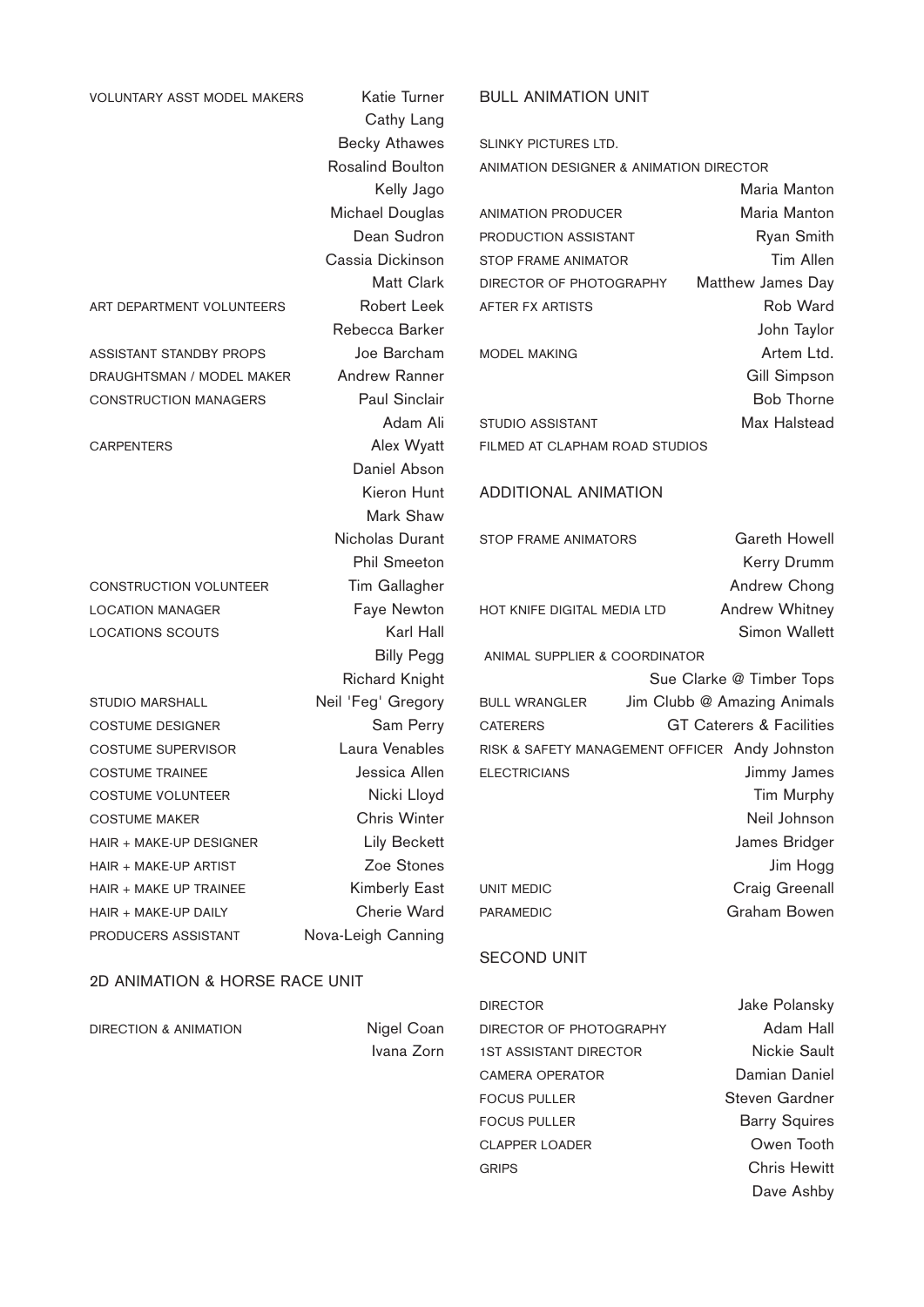| 2ND UNIT SOUND RECORDIST                   | Tim Hodge              |
|--------------------------------------------|------------------------|
| <b>ADDITIONAL DOP</b>                      | Pete Edwards           |
| <b>CAMERA CAR DRIVER</b>                   | lan Kitchingman        |
| <b>CLEARANCES</b>                          | The Clearing House     |
| POST PRODUCTION SUPERVISORS                | Layla Evans            |
|                                            | Michelle Camp          |
| <b>EDITOR</b>                              | Mark Everson           |
| <b>ASSISTANT EDITOR</b>                    | Jason Rayton           |
| ONLINE POST PRODUCTION FACILITY            | Molinare               |
| POST PRODUCTION MANAGER                    | Katie Shahrokh         |
| POST PRODUCTION MANAGER                    | Alan Pritt             |
| <b>DI FILM CONSULTANT</b>                  | Justin Lanchbury       |
| <b>SENIOR COLORIST</b>                     | <b>Gareth Spensley</b> |
| SENIOR DI TECHNICIAN                       | <b>Andy Richards</b>   |
| <b>DI TECHNICIANS</b>                      | Steve Knight           |
|                                            | Gemma Townsend         |
|                                            | Katy Piggott           |
| <b>ONLINE EDITOR</b>                       | Gareth Parry           |
| <b>FILM SUPERVISOR</b>                     | Soren Kloch            |
| <b>FILM CONSULTANT</b>                     | Len Brown              |
| DIGITAL FILM SUPERVISOR                    | Matt James             |
| <b>RE-RECORDING MIXER</b>                  | Scott Jones            |
| ASSISTANT RE-RECORDING MIXER               | Stefano Marchetti      |
| <b>FOLEY RECORDIST</b>                     | Filipa Principe        |
| <b>FOLEY ARTISTS</b>                       | <b>Jason Swanscott</b> |
|                                            | Clare Mahoney          |
|                                            | Rikki Butt             |
| <b>VFX PRODUCER</b>                        | Shanaullah Umerji      |
| <b>VFX SUPERVISOR</b>                      | Anthony Webb           |
| <b>VFX ARTISTS</b>                         | Simon Kilroe           |
|                                            | Lewis Saunders         |
| ROTO PREP ARTIST                           | <b>Ricky McMahon</b>   |
| <b>SOUND DESIGNER</b>                      | <b>Tim Barker</b>      |
| SOUND FX EDITOR                            | Gernot Fuhrmann        |
| <b>PRE-MIX ENGINEER</b>                    | Scott Jones            |
| <b>SCORE 5.1 MIX</b>                       | David Mitchell         |
| <b>PUBLICITY</b>                           |                        |
| Zoe Flower / Keeley Naylor at Emfoundation |                        |
| <b>STILLS PHOTOGRAPHER</b>                 | Dean Rogers            |
| STILLS PHOTOGRAPHY ASSISTANT               | Jo Irvine              |
| EPK                                        | Kyle Blanshard         |

# MUSIC

| ORIGINAL MUSIC BY                | Ralfe Band                      |
|----------------------------------|---------------------------------|
| <b>COMPOSED BY</b>               | Oliver Ralfe                    |
| <b>ADDITIONAL COMPOSITION BY</b> |                                 |
|                                  | Oliver Ralfe & Andrew Mitchell  |
| PUBLISHED BY                     | Domino Publishing Co. Ltd (PRS) |
| PRODUCED BY                      | Oliver Ralfe & Andrew Mitchell  |
| RECORDING ENGINEER               | Rowland Prytherch               |
| ADDITIONAL ENGINEERING BY        | Amandeep Sagger                 |
| <b>MIXED BY</b>                  | John Greswell at MPM London     |
| STRING ARRANGEMENTS BY           | John Greswell                   |
| PERFORMED BY                     | Oliver Ralfe                    |
|                                  | <b>Andrew Mitchell</b>          |
|                                  | John Greswell                   |
|                                  | Nick Fowler                     |
|                                  | Pete Wareham                    |
|                                  | Garo Nahoulakian                |
|                                  | <b>Matthew Greswell</b>         |
|                                  | Rowland Prytherch               |
| <b>MANAGEMENT</b>                | Michelle Hilbourne              |
| <b>SPECIAL THANKS</b>            | <b>Joe Bennett</b>              |
|                                  | <b>Robin Bennett</b>            |
|                                  | Katja Daugaard                  |
|                                  | Nick Tingay                     |

For Elizabeth Maynard 1913 – 2008

'Attics' COMPOSED BY Oliver Ralfe & Andrew Mitchell PERFORMED BY **Ralfe Band** PUBLISHED BY Domino Publishing Co. Ltd. (PRS) P&C Loose Music under exclusive license from Ralfe Band

| 'Alone Again Or'  |                                              |
|-------------------|----------------------------------------------|
| PERFORMED BY      | Love                                         |
|                   | Licensed courtesy of Warner Music UK Limited |
| <b>WRITTEN BY</b> | Bryan Maclean                                |
| PUBLISHED BY      | Campbell Connelly & Co Limited               |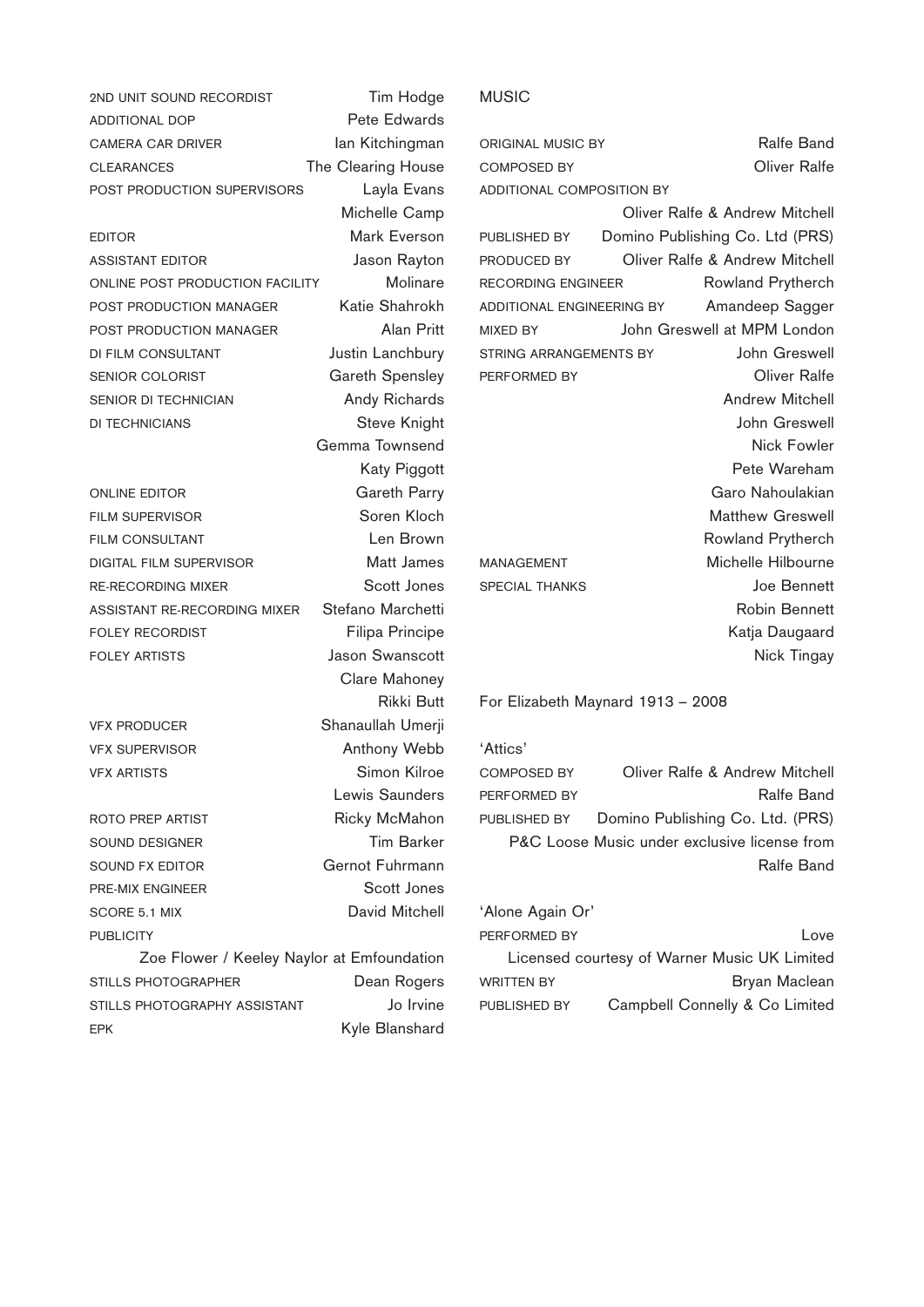# FOR WARP X

HEAD OF PRODUCTION Barry Ryan HEAD OF DEVELOPMENT Caroline Cooper-Charles COORDINATOR Kate Fewins ASSOCIATE PRODUCER Ally Gipps DEVELOPMENT ASSISTANT Ngaio Davies WARP X IDENT CREATED BY Chris Boyle WARP X IDENT SOUND DESIGN BY Mat Ranson LEGAL REPRESENTATION Kate Wilson Consultancy Limited FINANCIAL CONSULTANCY Chris Spurgeon BANKING PROVIDED BY **Band Band Bank** INSURANCE SERVICES Media Insurance Brokers

#### FOR FILM4

PRODUCTION Gerardine O'Flynn Tracey Josephs BUSINESS AFFAIRS **Harry Dixon** Paul Grindey

# FOR UK FILM COUNCIL

| <b>HEAD OF NEW CINEMA FUND</b>  | Lenny Crooks          |
|---------------------------------|-----------------------|
| NEW CINEMA FUND EXECUTIVE       | <b>Emily Anderton</b> |
| <b>HEAD OF BUSINESS AFFAIRS</b> | Will Evans            |
| HEAD OF PRODUCTION FINANCE      | Vince Holden          |
| <b>HEAD OF PRODUCTION</b>       | Fiona Morham          |

# FOR EM MEDIA

| HEAD OF COMMUNICATIONS AND INWARD INVESTMENT |                     |
|----------------------------------------------|---------------------|
|                                              | <b>Emily Lappin</b> |
| <b>HEAD OF FINANCE</b>                       | Mark Durkin         |
|                                              |                     |

# FOR SCREEN YORKSHIRE

| <b>HEAD OF COMMUNICATIONS</b>        | Andrew Craske        |
|--------------------------------------|----------------------|
| MARKETING AND COMMUNICATIONS OFFICER |                      |
|                                      | <b>Rachel Mcwatt</b> |
| PRODUCTION COORDINATOR               | Will Massa           |
| <b>FILM FINANCES UK</b>              | Neil Calder          |
|                                      | Linda Pather         |
|                                      | Sudie Smith          |
|                                      | Ruth Hodgson         |

# FOR WILD BUNCH

| <b>EXECUTIVE PRODUCERS</b>                           | Rita Dagher                            |
|------------------------------------------------------|----------------------------------------|
|                                                      | Carole Baraton                         |
|                                                      |                                        |
| <b>CAMERAS SUPPLIED BY</b>                           | <b>Take 2 Film Services</b>            |
|                                                      | <b>Blue Planet</b>                     |
| <b>LIGHTING SUPPLIED BY</b>                          | Nimbus Lighting Ltd.                   |
| <b>GENERATOR SUPPLIED BY</b>                         | Provision                              |
| <b>BACK PROJECTION AND PROJECTORS SUPPLIED BY</b>    |                                        |
|                                                      | Anna Valley Displays                   |
| CHERRY PICKERS SUPPLIED BY Latchmore Industrial      |                                        |
| <b>INSURANCE PROVIDED BY</b> Media Insurance Brokers |                                        |
|                                                      |                                        |
| <b>THANK YOU</b>                                     | Ray Mears & Woodlore Ltd.              |
| John Seymour and Staff at the University of          |                                        |
|                                                      | Nottingham                             |
|                                                      | Marx Memorial Library                  |
|                                                      | Hyperactive                            |
|                                                      | John Boughtwood at Music Sales         |
|                                                      | Costa's Café                           |
|                                                      | Paul Lambden @ Domino Music Publishing |
|                                                      | Nigel and Ivana at Nipple              |

Warp Records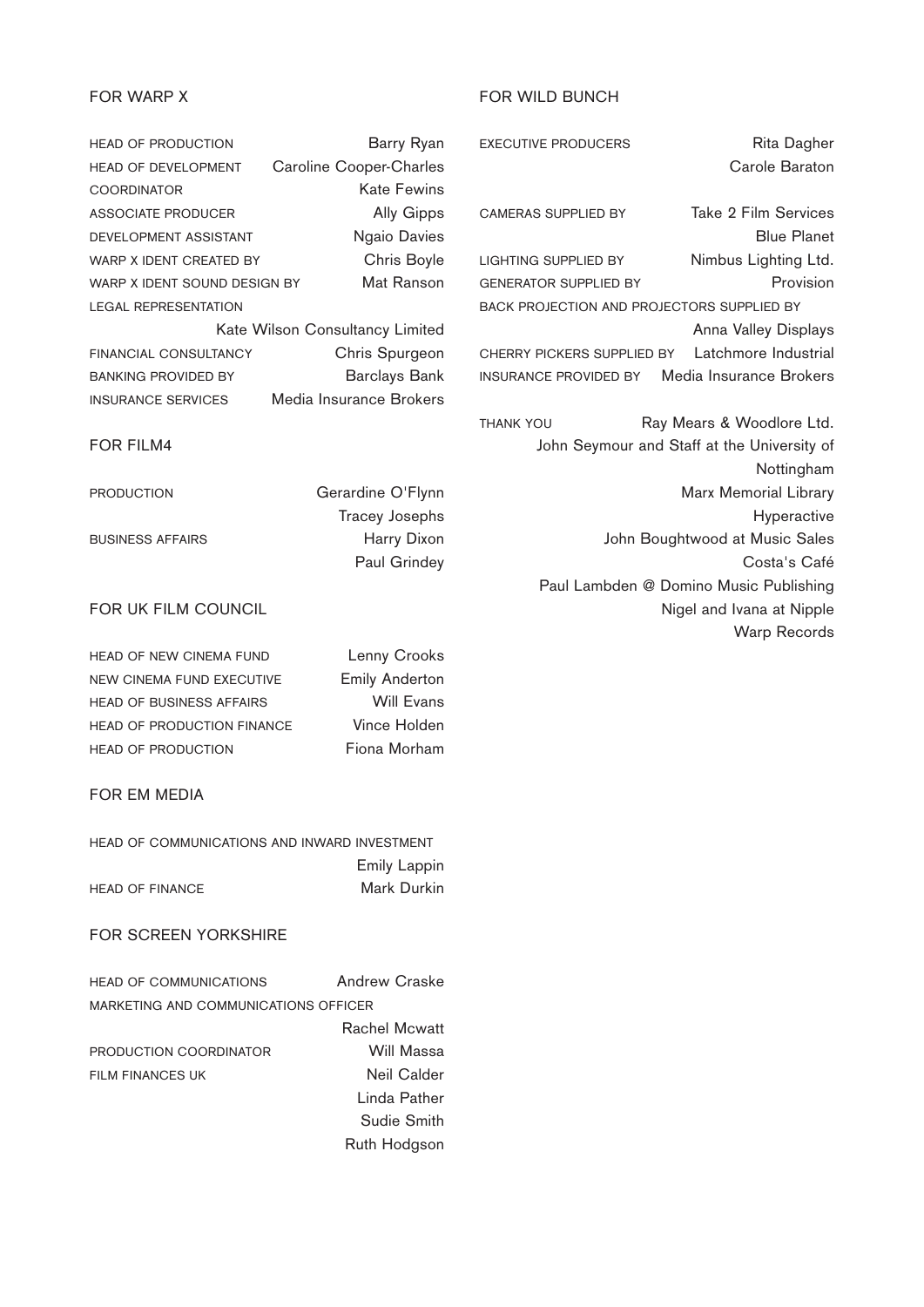Steve Beckett Stephen Brown Bill Burke Dee Burke Cindy Burkowski Jenny Byrom Dominic Coleman Serena Davies James Dillon Mark Eley Samantha Ellis Lizzie Francke Anne Henry Abbi Hollick Alyssa Joye Trish Keenan Susan King David King Hugo Lasarte Arthur Lennig Jim McGrath Bree Nevin Derrin Schlesinger Lionel Skerratt Adrian Sturges Laura Tunstall Ed Weeks Simon Whalley Edgar Wright Barney Wright Steve Wolkoff Hugo Young

If you would like to recreate Stephen's itinerary, visit the following places:

MUSEUM VAN DE SPEELKAART (The Playing Card Museum) Turnhout, Belgium

NEDERLANDS LEDER EN SCHOENEN MUSEUM (Netherlands Leather and Shoe Museum), Waalwijk, The Netherlands

STICHTING NATIONAAL BRILMUSEUM (The National Eyeglasses Museum) Amsterdam, Netherlands

PIANOLAMUSEUM (The Pianola Museum) Amsterdam, Netherlands

DE KATTENKABINET (The Cat Cabinet) Amsterdam, Netherlands

DEUTSCHES KLINGENMUSEUM (The German Museum of Cutlery), Solingen, Germany

DEUTSCHES RONTGEN-MUSEUM (The German X-Ray Museum) Remscheid, Germany

DEUTSCHES KOCHBUCHMUSEUM (The German Cookbook Museum) Dortmund, Germany

MUZEUM INZYNIERII MIEJSKIEJ (The Museum of City Engineering) Krakow, Poland

MUZEUM POCZTY I TELEKOMUNIKACJI (The Museum of Post and Telecommunications) Wroclaw, Poland

MUSEUM FARMACJI (The Pharmacy Museum) Krakow, Poland

Filmed at King's Campus Studios, Nottingham, UK. © UK Film Council, Channel Four Television Corporation, EM Media, Screen Yorkshire. Warp X Limited 2009 All Rights Reserved.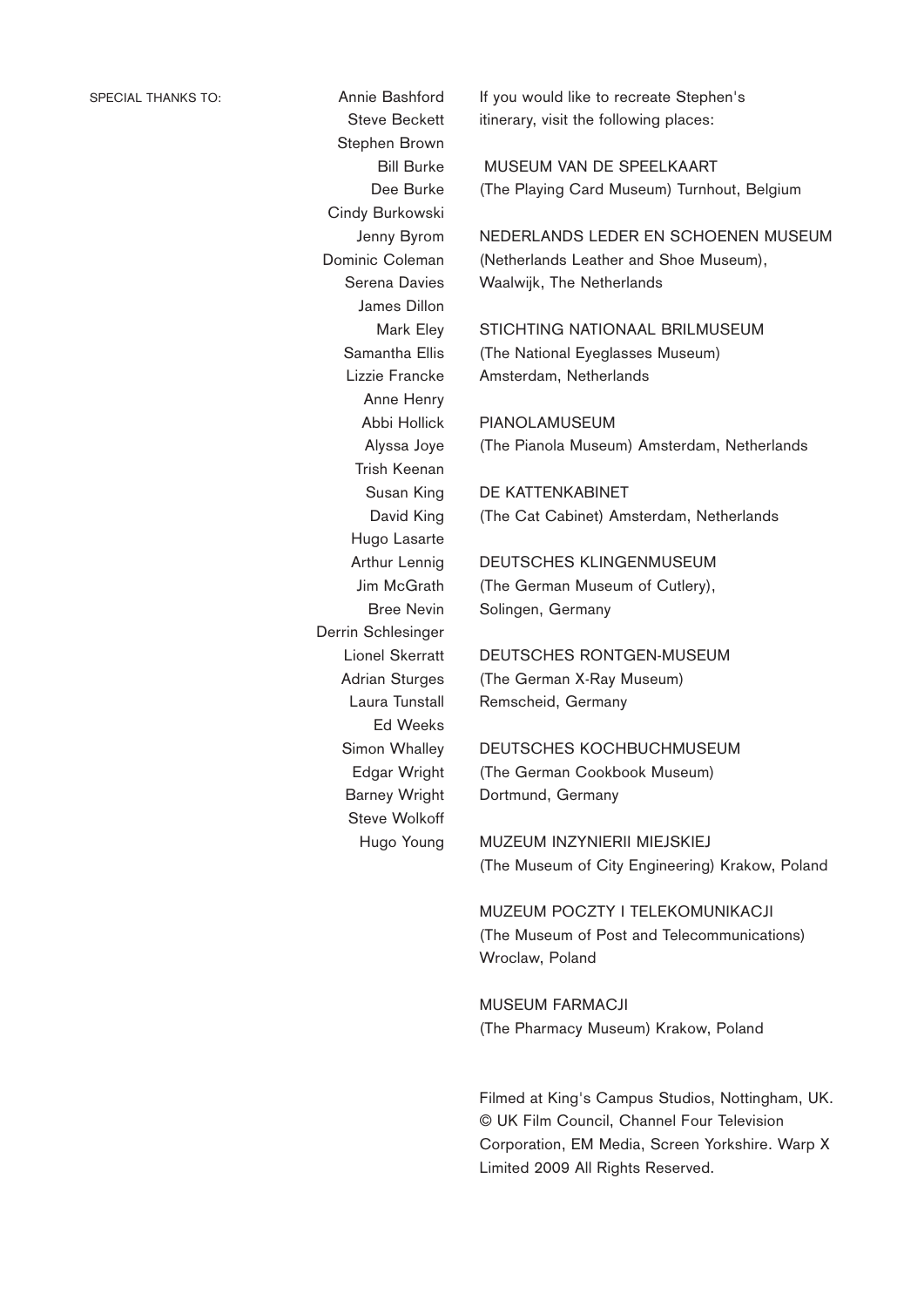#### **DIRECTOR'S THOUGHTS**

BUNNY & THE BULL is a road movie set inside a man's head. And it was a case of several ideas coming together at once in my own mind. I went inter-railing after I'd directed Season 2 of THE MIGHTY BOOSH, had a brilliant time, and I didn't think anyone had done a European road movie on the rails before; it seemed it could be a good setting for a buddy movie.

I was interested in those powerful friendships you have when you're young when you kind of fall in love with somebody. Even though it's not necessarily a sexual love, you become infatuated, as Stephen is with Bunny in this film. I'd adapted Virginia Woolf's THE WAVES for the stage; there are six characters who speak and one – Percival – who doesn't, but who somehow manages to hold the group together, as they all idealise him in different ways. Percival also dies while he is young, which allows the others to preserve him in golden amber as a perfect being who would never let them down. Bunny struck me as that sort of a figure: someone you remember more fondly than perhaps he deserves. The journey of the film is that of letting go of this gilded past, of accepting that friendship as a phase in your life and being able to move forward.

I was also interested in gambling. I'd written a play with Simon Farnaby called I AM THICKER THAN WATER about his family history of gambling and how he has inherited it. His grandfather was a real addict (it was his dying wish that his son put twenty quid on a horse) and every time I called Simon, he seemed to be in the bookies. I've always been attracted to those Tom Waits lowlife bar-flies, so I wanted to write about that strange relationship between the gambler and the observer who thinks their friend is an idiot, but can't help taking the odd punt despite themselves. Simon only believes in betting on the long-shot. It's as if each bet is a leap of faith for him, and I liked the idea that an overly cautious observer finally decides to take that leap – but can't work out whether they've won or lost.

I wanted to build on the visual style of THE MIGHTY BOOSH, on which we'd found some techniques that let us build fabulous landscapes on a very tight budget. But I wanted to change the nature of those landscapes, to build them out of different objects. I was interested in Xavier de Maistre's VOYAGE AUTOUR DE MA CHAMBRE where he describes journeying around a room in the grand style of travel writing. Really, for him, it was a question of where you find the sublime: at the end of a long trek through the desert watching the moon rise over an oasis, or at the end of the bed staring at the laundry basket. I wanted to create the visual equivalent, a world where you can find epic landscapes in everyday objects, a sort of lo-fi Land of the Giants.

Stephen's flat operates as a visual metaphor for his head-space. So at the start of the film, it is obsessively tidy, all his memories sealed away where he doesn't have to think about them. And then, as soon as he remembers the slightest thing, he's inundated with a deluge of memory. And before you know it, the boxes are all opened, nothing is where it should be and people from his past are popping up all over the place. He has lost his precious sanctuary and no matter how hard he tries, he cannot restore it. He attempts to reimpose order, to get rid of the voices, but they're not going anywhere. Film tends to be obsessed with physical action but in this movie, all Stephen has to do is walk out the front door. His journey might be limited to one small flat, but in order to escape, he is going to have to address all the unpleasant memories he's ignored for so long.

I hate fish. I really dislike eating fish. I had a formative experience as a child when a lobster escaped in an Italian restaurant and shattered a light bulb, causing hot glass to fall over my head. Captain Crab is my idea of the worst possible restaurant chain, one of those global chains you leave home to get away from but end up finding in the wilds of Morocco. And I suppose that was based on my inter-railing experiences. I went to Eastern Europe hoping to find something honest and true and sublime, but for the most part, it just looked like Croydon. The idea of travel is to find something startling and different; but sometimes you end up faced with what you were trying to leave behind.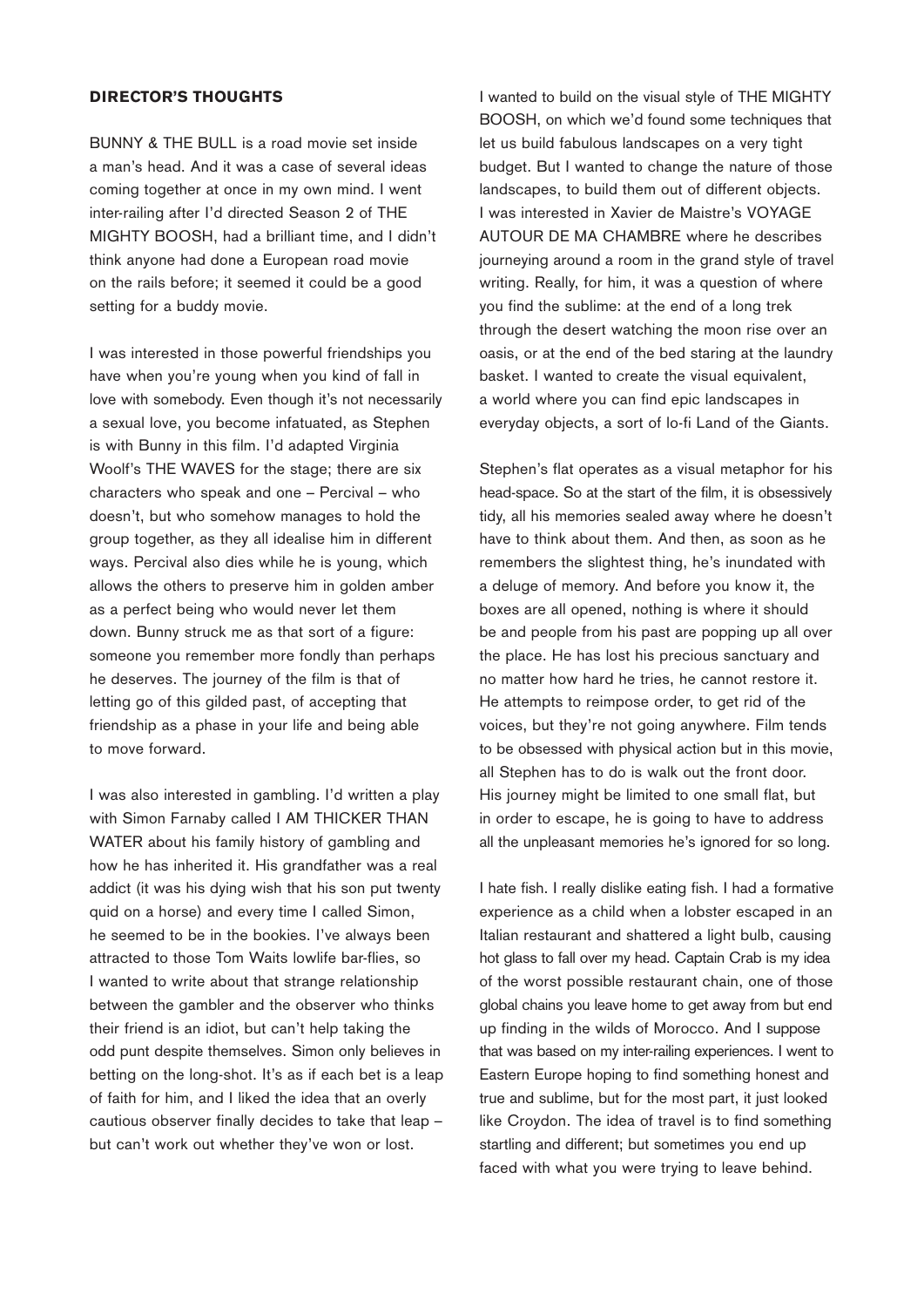#### **PRODUCTION STORY**

BUNNY & THE BULL is not your typical low-budget independent British feature film. The fifth production from low-budget studio Warp X and the first feature from the director of the cult BBC comedy show THE MIGHTY BOOSH, it's an odd-couple road movie that plays out entirely within one man's head – and by the same token, the film criss-crosses Europe while remaining conspicuously and imaginatively shot in a studio. As its protagonist Stephen's memories start to unravel, the film conjures its scenes of a botched buddy odyssey through assorted scraps of home-made props, back projections, hand-drawn maps, photo montages and sundry styles of animation.

'Trying to make an effects film for one million pounds seemed like an impossible feat,' says the film's producer, Mary Burke. 'If any other director had approached me with that idea, I would never have even considered entertaining it. But luckily Paul's imagination and his keen understanding of in-camera effects, coupled with a willingness to work hard, meant his magical realist world could become a reality.'

'It's a fantastical world,' says Robin Gutch, who produced the film for Warp X with Mark Herbert alongside lead producer, Mary Burke. 'The language, the imagery, the emotions – everything about the film is in the romantic tradition, rather than the realist or horror-realist expectations that one has of British films in general. For Warp X there's a real feeling that here is a new cinematic voice coming out of a different tradition.'

#### FROM BOOSH TO THE BIG SCREEN

'Paul had written a treatment that referenced a delectable array of contrasting imagery – from Martin Parr and Picasso to TRUMPTON and PADDINGTON. It's not every day that you get an idea like that from such an intelligent and wellversed director. I knew we were onto a winner, and was up for the challenge of making it work on a Warp X budget,' remembers Burke. 'We

wanted to take the Gondry-esque aesthetic that Paul had crafted previously and give it an emotional twist. The road-movie structure acted as skeleton for his writing when we started the script, but it was the emotional journey that was the most difficult to pin down.'

'It's quite a business writing a script,' says King. 'Noel [Fielding] and Julian [Barratt, the stars of THE MIGHTY BOOSH] have these tremendously fertile imaginations, whereas with me, it's a bit like getting blood out of a stone. I felt a bit like Stephen in the film by the end, stuck in my flat, sitting in my pants and surrounded by record cards and post-it notes. That process ended up visually informing the film in a strange way. The production designer came round for a meeting and just started taking pictures of my flat. I was really offended, as I'd always thought I was more of a Bunny than a Stephen. He soon put me right.'

The lo-fi, fantastical aesthetic – shooting effects in camera as much as possible to avoid lengthy postproduction – was a practical solution to budgetary limitations, but it was also a spur to creating something surreal and extraordinary.

'In the "Boosh", our landscapes were heightened but still essentially realistic,' says King, 'whereas this is very much set in somebody's head. I went internal. That's not what you're supposed to do on a film, is it? But had we actually tried to film around Europe the compromises would have been astronomical. So it was simply about trying to keep it all in camera and use animators that I've worked with, people we knew and liked and were doing us a favour. I don't think there's many other films being shot in this country that look like this, and I'm very proud of that. Personally I'd rather see a low-budget film that tries to do something visual rather than just looking like it was shot in a car park and your mate's flat. I didn't want to hide behind the low-budget; I still wanted something lush and beautiful, but I'd rather make something out of newspaper and get a wide shot with a couple of toy cars being pulled along on a bit of string and hope it allows the audience's imagination to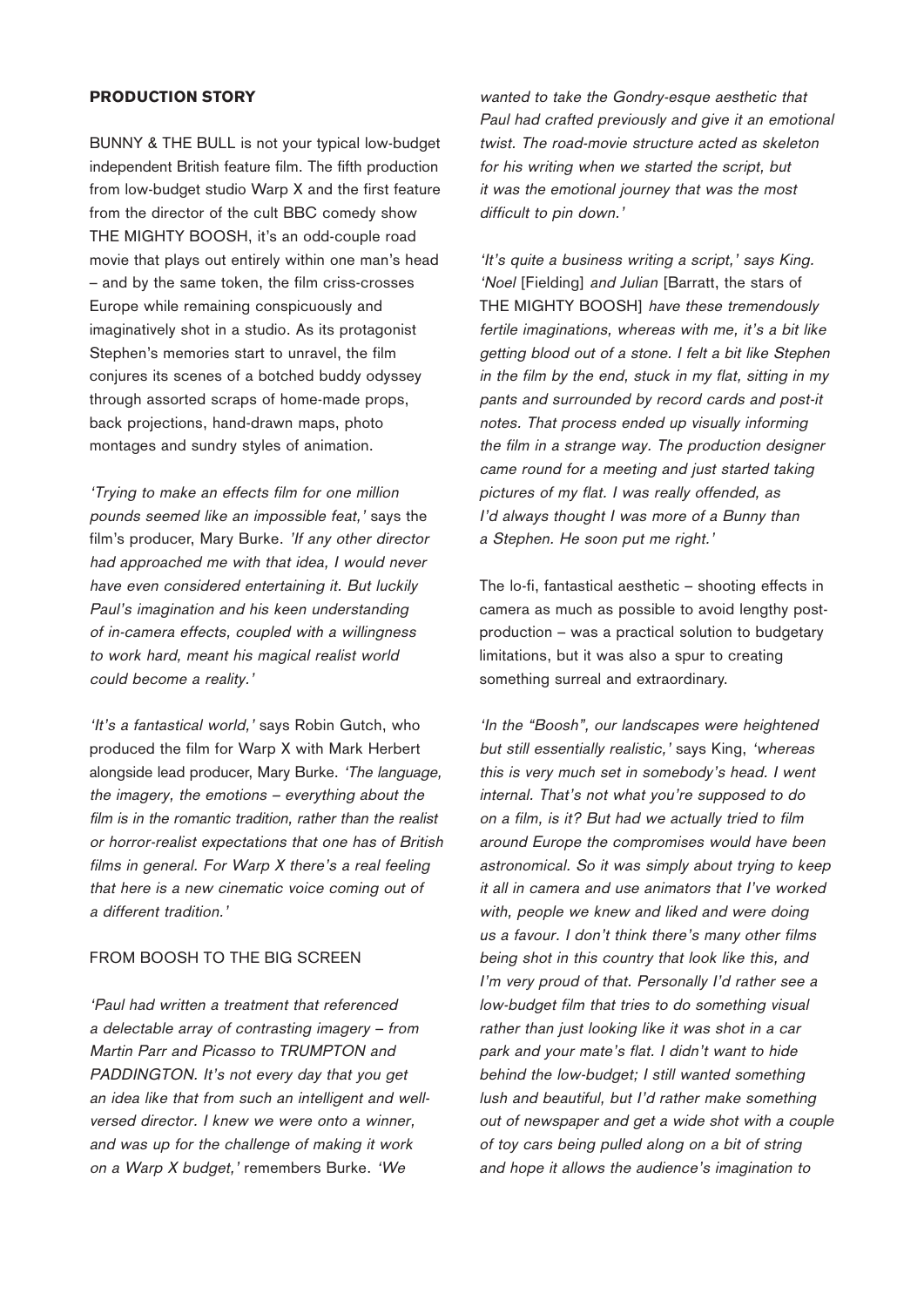run with it, almost like a radio play. If you don't show everything, if instead you try to evoke something, I think it can be more visually satisfying than having everything handed to you on a plate.'

'The most difficult challenge on the film from my point of view,' says Burke, 'was trying to convey Paul's vision to our financiers and getting them to understand how we could build such wild worlds on a shoestring budget. There were a ton of amazing ideas in the script but there are so many variations of what 'a cardboard world' could look like that we had to build in references in advance. The prep was tenfold what it has been on any other Warp film; we had to do months of pre-visualisation with our production designer, constantly sending pictures of the models as we built them so our financiers could understand what they were actually investing their money in! It was like building the film before we built the film. But I think up until seeing the rushes they had no idea how weird it was going to look. Or how beautiful! Nigel Coan, who had worked with Paul previously, created all the animation in the cardboard land back projections, the racehorse sequence and the map world. He's one of those people where you can say "I want it to look beautiful," and he hands it back looking even more beautiful than you could have imagined.'

Cinematographer John Sorapure had worked with Paul King on the second and third seasons of THE MIGHTY BOOSH. 'We wanted to take it away from a television aesthetic and be more cinematic,' he says. 'The most significant imposition was the 2.35:1 Cinemascope aspect ratio, because you can't get so close with it. So rather than a television-cutting style, we wanted to let the takes run a little longer, and choreograph the action in the camera. For me that's perhaps what defines the difference between cinema and television, because you've got an audience in front of a bigger screen, you can let them look a bit longer and linger on stuff. As long as you're rewarding them with beautiful images and interesting compositions, you can ask them to work a bit harder.'

'There's always that question with a new director coming from another discipline: can they make a film with cinematic means, and what are the differences between television and film?' says Burke. 'In Bunny, our characters go on an emotional journey, changing quite dramatically from the beginning to the end of the film. Although there is still that off-kilter look we all loved on the "Boosh", all the comedy in BUNNY & THE BULL is linked to a broader more emotional depth in our two mismatched buddies. Like WITHNAIL AND I each chaotic step they take brings them closer to meltdown.'

'The "Boosh" is very much about vanity – Howard's pretentious intellectual vanity and Vince's physical vanity,' says King. 'Whereas both Stephen and Bunny secretly (and in Bunny's case unconsciously) hate themselves – just not each other. If I was seeing any sort of double act predecessor then BRIDESHEAD REVISITED'S Charles and Sebastian was kind of a touchstone for me, because I like that idea of being constantly let down by somebody and the scales slowly falling away from your eyes. There's a beautiful expression in that book when Charles watches Sebastian getting drunk for about the hundredth time and describes it as "a blow falling upon a bruise," and I wanted that slow, desperately miserable feeling of watching somebody destroy themselves. It isn't really sitcom territory, to be honest…

'Comedically, you generally need a witness, and that's what Stephen feels he is. The film is called BUNNY & THE BULL for a reason, because he feels he's just there witnessing the decline of a great, even though it's actually his story. There's that adolescent cliché that you're the star of your own movie, but I always suspected that somebody else was the lead in my film and I was just sort of watching them.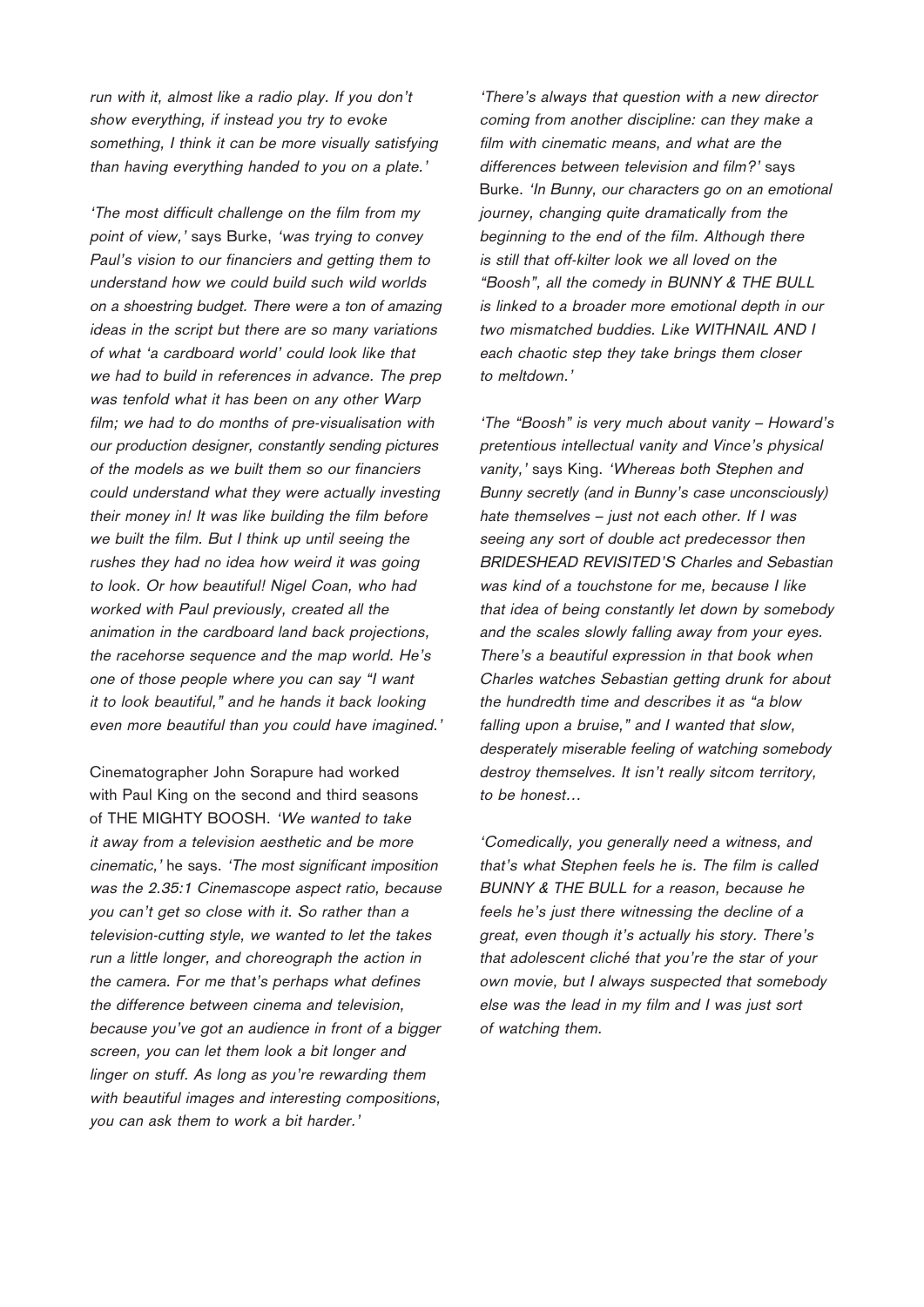#### **CASTING THE BUDDIES**

'I ended up casting actors I was really keen to work with because I thought they were funny, rather than looking for the perfect fit for a preconceived role,' King says of his leads. 'I'd read about Eric Rohmer, of whom I'm a big fan, and he would cast things, spend a fortnight with the actors, then go away and completely rewrite the script in their voices. Certainly I wasn't necessarily imagining one character from Sheffield and another from Darlington, but I liked what Ed and Simon had, and they are quite like their characters.'

'I guess Stephen is based on every man who's never done very well with women, who's a little bit shy, introverted or OCD,' says Edward Hogg, who plays the character. 'I don't know; Simon knows Paul very well and said the character was based on Paul himself… I think he probably took a lot of experiences he had in his own life and pushed them to an extreme.'

'We chose Ed because he came from a theatre background, and we knew we needed someone who could spend a lot of on-screen time in his flat on his own, and make that real and emotional and funny at the same time,' says Mary Burke. 'Ed is quite good looking but we had originally thought Stephen would have a typical nerd look. So we had to dress him down with woolly jumpers and those stupid hats, and make him grow his hair long.'

'I had very long hair when we started, Paul wanted it cut a little bit, and by accident they cut it too short,' Hogg remembers. 'So they ended up putting extensions in it, which made me look like one of the members of The Darkness. They're quite uncomfortable, extensions; they feel like lots of little pods pressing against your head.'

'He had a nice smiley face and he laughed at my jokes, which is sort of the dynamic we see in the film,' says Simon Farnaby, who incarnated Bunny. 'I think I know all about things like pulling girls and he's useless at that sort of thing, even though he's

better looking, but he doesn't know it, so it's like come on, let's get you some action, and he'd be pretty useless. We had a great time filming. I tried to take him to a casino but they wouldn't let him in, because he was wearing tracksuit bottoms. So he went all the way home to change his trousers, came back and they still wouldn't let him in because he didn't have any photo ID.'

'I went and got drunk instead, which was good too,' says Hogg.

Paul King has known Farnaby for a long time: he'd cast him in three episodes of THE MIGHTY BOOSH, and they had co-written a stage show with a gambling theme. 'My granddad was a compulsive gambler and I had a few issues on that score,' remembers Farnaby. 'Every time Paul would ring I was always in the bookies.'

But it was only through helping with early readthroughs that the character started to take Farnaby's shape. 'In the first drafts of the script Bunny was more of a beautiful, dashing, yacht club-aristocrat type of a character,' says Burke. 'Simon knew the character from some early table writing, so we asked him to come in and read against the Stephen character, and the more he helped us with the casting the more we thought "Maybe he's Bunny." He has a gorgeous, oddball handsomeness about him but is not your typical leading man: he's got ridiculous blond fuzzball hair and beady eyes, so you wouldn't necessarily put him in a lover-man role. Yet somehow it really worked. He's very funny.'

'I took Bunny down a peg or two in the social structure; got him hanging around in seedy bookies and wearing second-hand clothes,' Farnaby chuckles.

'Simon was really helpful with the script, and now looking back I know he was just changing it,' says King. 'But to be honest, when I first thought about him auditioning I thought it would be for the Stephen character. It was a bit of a journey in the rehearsals – but you try stopping comedians from re-writing the script…'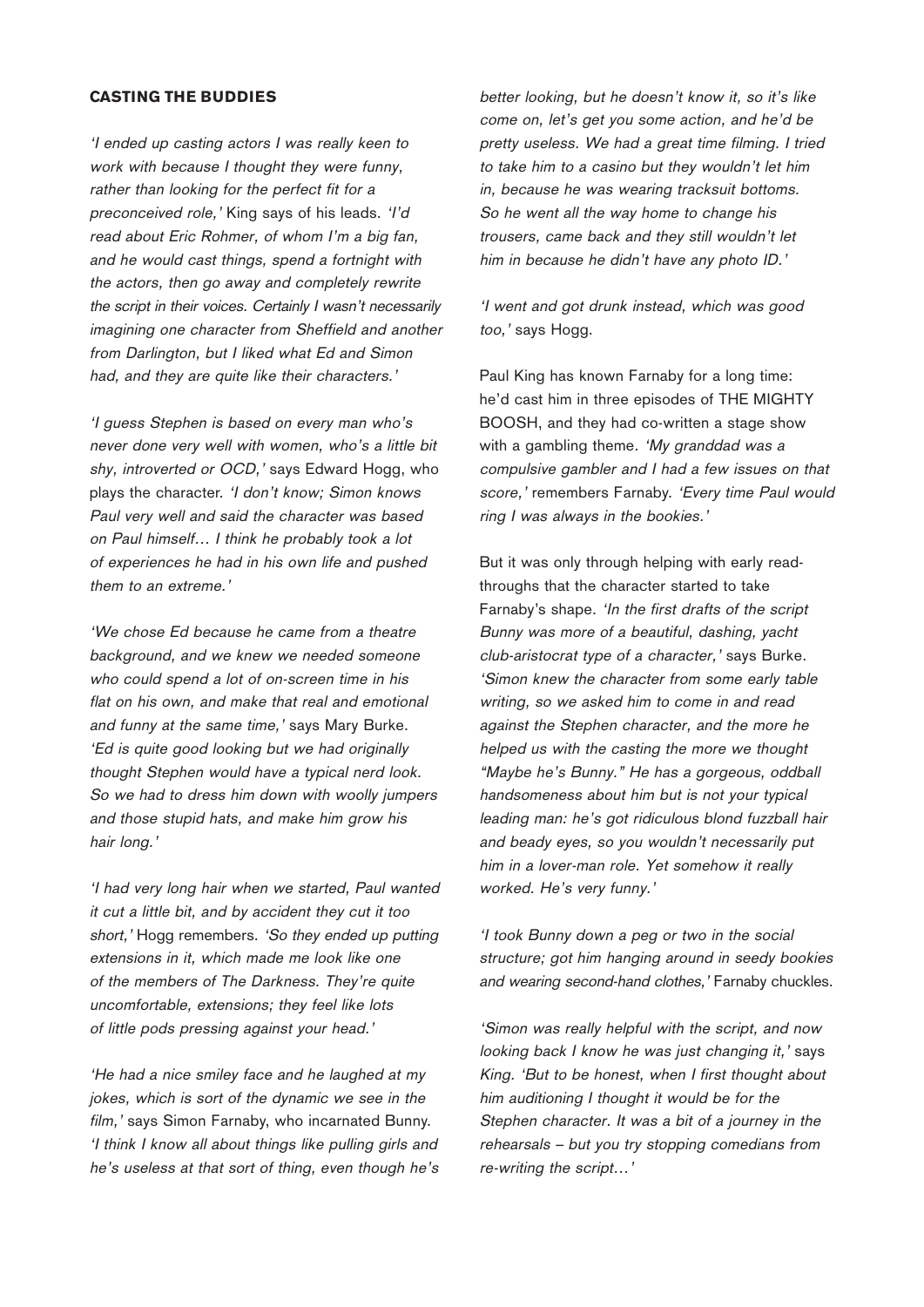Farnaby tallies his character's defining traits: 'He loves gambling, booze, girls; he just wants to have a good time. He's a rake. A bit of a loser as well, I guess, but he prefers to dwell on when he's won. He probably has one big win in the year and that's what he prefers to focus on, a bit like me. If someone tells you they're a successful gambler, you know they're a successful liar.'

'The other odd thing,' says Farnaby 'is that my favourite food is crab. I'm famed in my family for liking crabs' legs. I don't know if that fed through to Paul via osmosis somehow; I don't remember telling him.' 'I had no idea about this' remembers Paul. 'It just came out during filming. Simon had an afternoon off and spent four hours in a Loch Fyne seafood restaurant. How can you eat seafood for that long? He really is Bunny.'-

#### **ELOISA/VERÓNICA**

The woman who comes between Stephen and Bunny is a Spanish waitress, Eloisa, whom they meet in the process of cursing her job and her boss in a Polish branch of Captain Crab.

'She's quite outgoing, quite a character, but quite lost, and has some problems with men,' says Verónica Echegui, the Spanish actress who plays her. 'I fell in love with her when I read the script: it seemed pretty crazy. I haven't seen THE MIGHTY BOOSH, but I love it when someone tries to tell a story in a personal, original way.'

'Spanish women are sexy, beautiful, and because of the bull fight we knew we wanted to end the story in Spain,' says Burke. 'So it made sense to make the character of Eloisa Spanish. Paul knew that he needed her to be authentically Spanish rather than an English person doing a cod accent. When Verónica came in, we just immediately knew it was her, everything just fell into place. She was so silly, small and fiery and ridiculous, and her accent was just amazing. She's so brilliant, and this is her first English language film as well.'

'Verónica, beautiful Verónica,' remembers Farnaby. 'She was great; an amazing actress, and this big ball of energy on the set, always messing around and joking and keeping us all in good spirits. She would just kind of flit in and do some blinding acting and then flit out again. And she's gorgeous.'

'I remember my first scene, everyone else had been shooting for four or five days, all these people I didn't know, and I was really nervous,' Echegui remembers. 'I was dressed as a prawn. And the first line I had to say was "Fuck you, Pawel!" – the name of my boss in the movie. Paul said, "Is everyone ready? Roll!" And I shouted, "Fuck you, Paul!" And he said, "Okay, thank you… Cut! Fuck you, Verónica!" So it was a good way to start, maybe…'

Echegui also introduced into the script an imaginary friend, who became Conchita, her character Eloisa's independent-minded shadow. Conchita is superstitious and fancies bad boys like Bunny; Eloisa thinks timid, bashful Stephen may be worth a second look.

'Paul wanted us to rehearse and bring in some ideas,' Echegui explains. 'The script said Eloisa was superstitious, so I brought things like an imaginary friend, and some of the superstitions we have in Spain. Paul had done some research, but he also wanted me to change things.'

'We certainly built things around those performers,' says King. 'The stuff about the imaginary friend that's very much from Verónica's own life. She's quite an astonishing force of nature, an amazing and very strange girl…'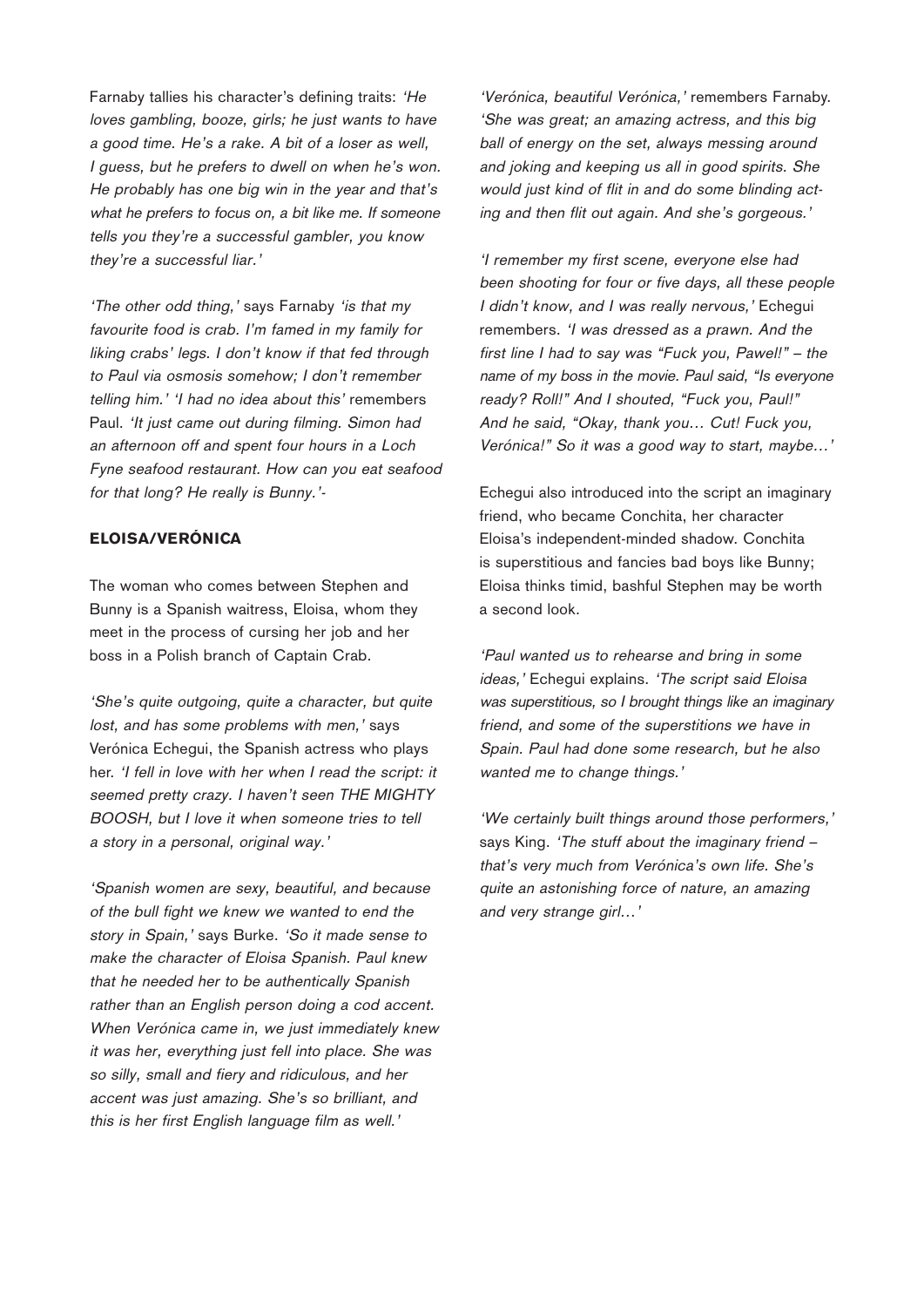#### **LIFE ON SET**

'It's easy to trot out the clichés that with low-budget filmmaking you have to think laterally, be more creative and ingenious,' says producer Robin Gutch. 'But to see them actually being executed in such a great way was really inspiring.'

'We had props and builds for 35-40 sets on a £1 million budget,' remembers Burke. 'And the limitations of this budget meant doing everything in hyper-drive: building and shooting five full-scale models in six weeks' prep-time, getting all the photography and animation ready for the back projections, sourcing the millions of detailed props for Stephen's flat as well as all of the sets in one studio space. Everyone – god bless them – worked around the clock for most of the shoot. I'm surprised anyone in the art department still speaks to me. It was an insane challenge in hindsight, but worth it.'

'There were always people working on something in the corner – a fairground made out of clock parts, a model like a giant snow-dome, an underpass made out of newspaper,' says Farnaby. 'It would be like "hold the work… and act!", and as soon as you'd stopped, the banging starts, hammering and chatting. I think there were always two or three sets, one that you were acting on, another being built and another being torn down.'

'Some of it was bizarre,' says Hogg. 'I had to act a lot of shivering, when we were in newspaper snowstorms, which became a nightmare when we had to loop the shivering sounds afterwards in the ADR. I've never done anything like it before, a movie completely filmed in a studio, but I think it looks stunning.'

King estimates a third of the film was shot against a rear-projection screen, on which the filmmakers screened the animated backgrounds (traffic, betting-shop punters, the piscine victims of Captain Crab) that they'd prepared earlier.

'We wanted the film to have a more organic look than your typical computerised special-effects film,' says John Sorapure. 'Even the lighting changes were done in camera. But there are some limitations to working that way. For one, we had to make sure we'd shot everything we needed for the back projection before we shot the scene with the actors; green-screening gives you much more flexibility with your schedule. And two, the luminance coming off the back-projection is very low, so that immediately dictates that everything else is lit quite low. We were shooting wide open with high-speed lenses the whole time, which means a very narrow focal depth, so our focus puller Steve Smith had to have Jedi skills to pull it off. You have to be careful not to let light spill onto the back-projection screens, too, or you'll wash out the contrast.'

'It's pretty limiting in terms of camera angles,' adds King, 'because you have to shoot straight on to pick up the back-projection light, and the screen is only about six metres by three. There aren't a lot of tilts up to the sky, for example. But we'd done quite a bit of back projection before on the "Boosh", so had a few ideas about how it could not feel too claustrophobic. And at least the actors can see what the scene's going to look like, unlike acting against a green screen. You look at the monitors and see exactly what you're going to get, or 99 times out of 100 you do. The pressure was not just to get the technical precision to be able to finesse the image in post-production, but also to get the performance, the emotion, and the comedy.'

Ironically, King wanted the scenes set in Stephen's flat, and shot in a conventional studio space, to have a more claustrophobic feel. 'The flat is a character in the film, and it's very much watching Stephen – which is why we've got a camera in the shower head, a camera in the washing machine, a camera in the bin. I liked that observational style of THE CONVERSATION and wanted to try a more stylised version of that. But we were so limited for space that it was probably harder filming that stuff than it was to film worlds made of newspapers and snow globes, and all these odd bits of a weird set made of carpets.'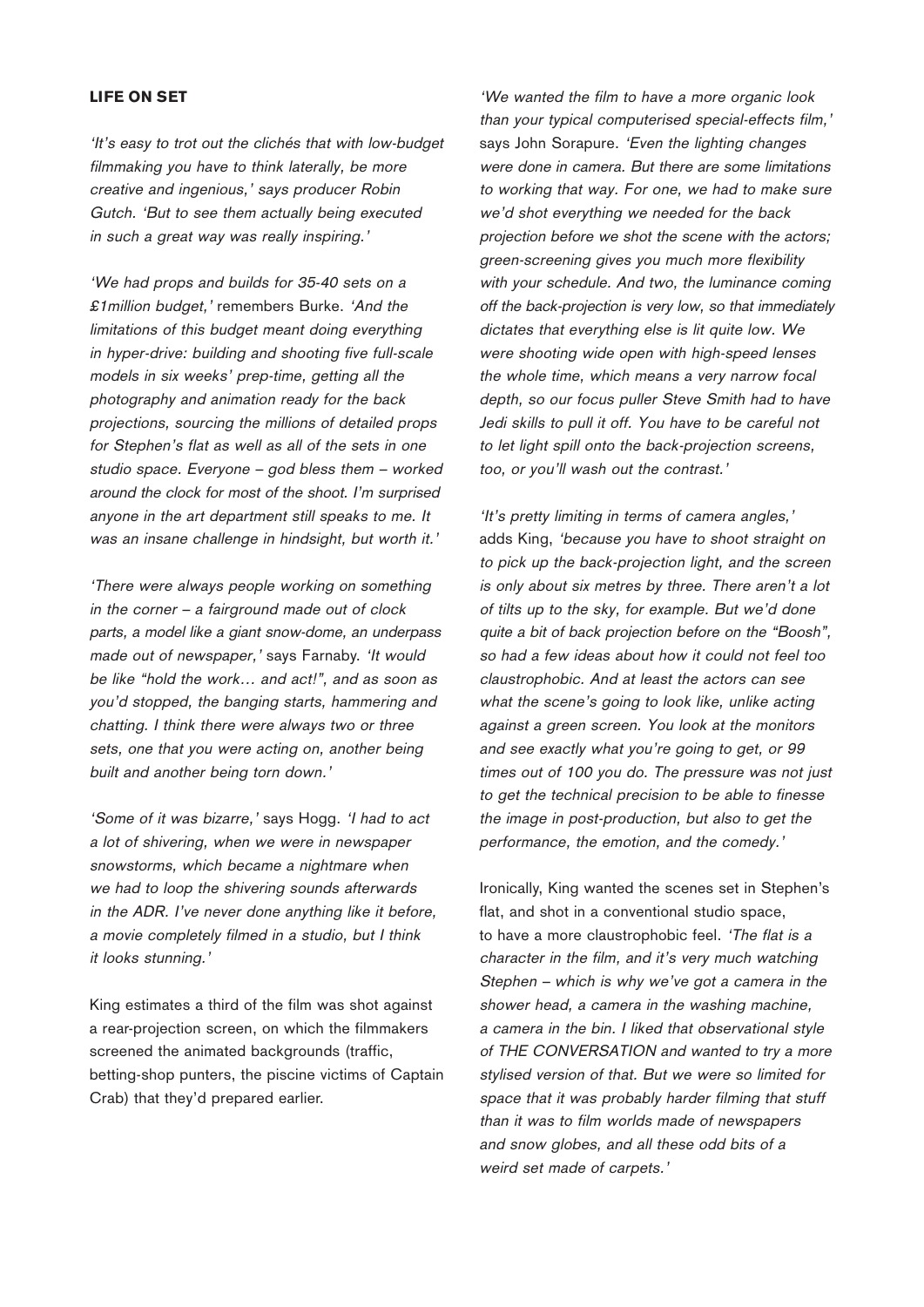The team struck a deal to shoot in the old Carlton television studios in Nottingham. 'We kept the costs down by using local crews,' says Burke. 'We only brought the key members of the crew from London: Paul and me, John Sorapure, Gary Williamson the production designer and the editor Mark Everson.'

'We often had people staying round the clock and we'd wrap and I'd go straight on to second unit and be trying to direct that until about 2 am, go home and be back on the floor at half-past seven,' says King. 'It was just amazing to see how people would work themselves into the ground for virtually no money. I'm sure everyone said this but it feels like you deserve an award just for having got to the end of the shoot.'

'But polyboard is surprisingly comfortable,' says Maria Manton. The MD of production house Slinky Pictures, she animated frame-by-frame the titular bull that Bunny finally gets to battle by the light of the moon. One particular, eight-second shot took her 59 hours to film. 'There was a fair bit of sleeping at the studio, I have to admit.' -

#### **THE BULL**

Bunny's denouement with the bull marks a watershed in the film. For Bunny himself, it's a moment of reckoning, and a self-determined test of his manhood, even his mortality – and the ultimate bet. For Stephen, it's a moment of sublime beauty, where he finally sees Bunny doing something worthy of his charisma – and of supreme loss. And for him and the film alike, it marks the moment where reality intrudes into the semi-animated, studio-set fantasy. Part animation, part live action, the bull is both an animatronic model built of metal bric-a-brac, and a real Spanish bull that Farnaby had to face down in a field.

'Talking to Paul, I really got a sense that with this bull, Bunny has finally met his match,' says Manton. 'They're really equals when they meet each other, and of all the characters in the film he's certainly got balls as big as Bunny. Bulls are amazing things. Particularly in Europe, they have a real mystical power, their image of virility and all the other stuff.'

In the cause of realism, she closely modelled her animatronic bull on a real bull's skeleton. 'He's made of all these metal objects, cutlery and a cheese grater and iron plate on his nose, but underneath the armature is as close as you can get to a real bull's skeleton. So I gave him angle-poise lamps for legs, because they can turn on a penny. If you study bull-fighting footage, it's staggering how close the bulls get to the fighter; they can turn like the most amazing horses. So then we literally moved him frame by frame.'

'Everyone kept asking, are you frightened? You're going to face a bull!' remembers Farnaby. 'And I was like, "Well, it is a stunt bull," not that I knew what a stunt bull was, but I assumed they were pretty well trained. I'd been around cows a bit as a youngster, I don't fear the animal. So this bull was in front of me, and when it charged at me I was slightly concerned, but it had a load of men around it with pulleys and cables, and an electric fence around it for about 200 yards, and I had an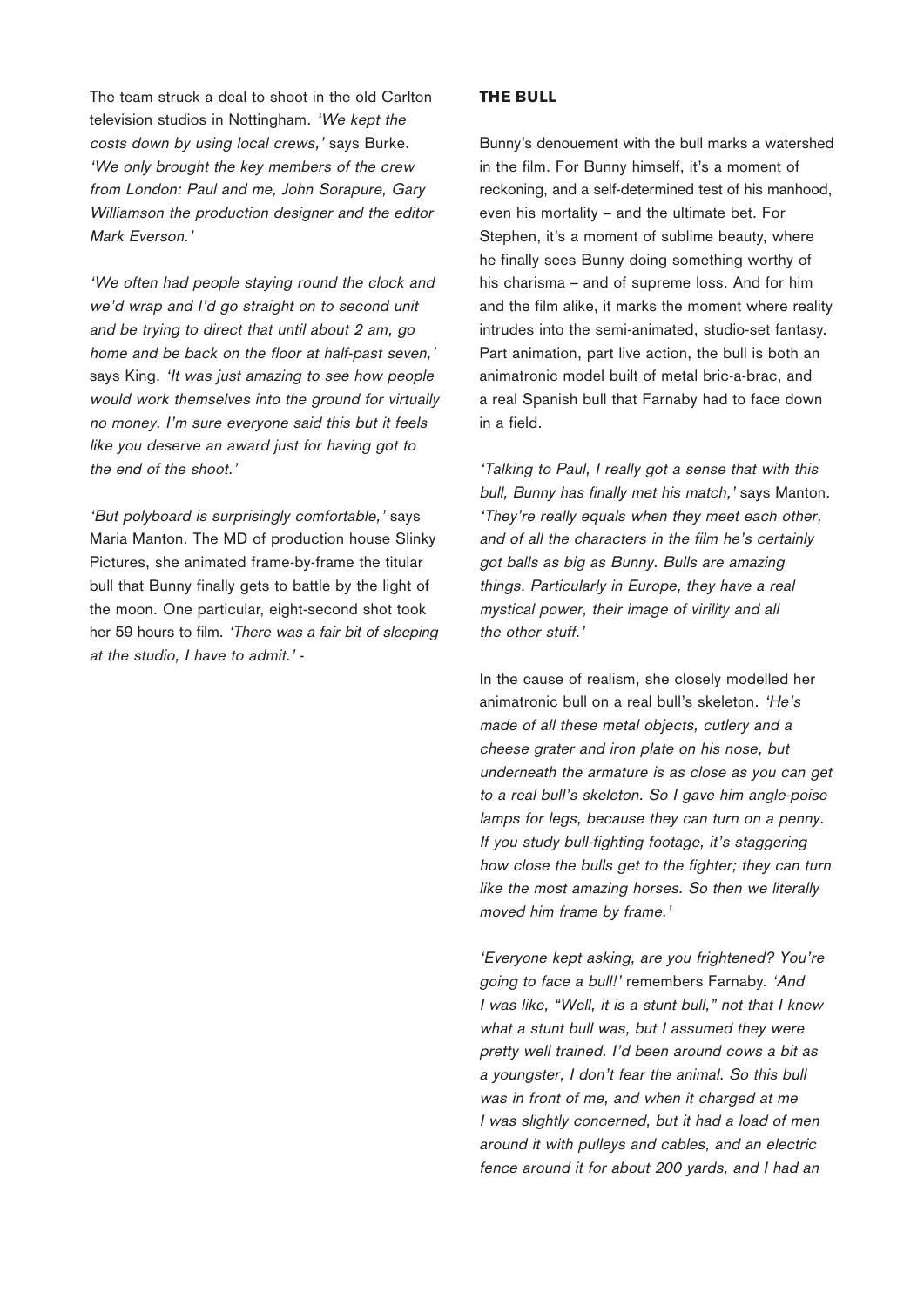electric fence around me. The fence looked pretty flimsy, like if the bull had wanted to go for me it would have got through easily.'

'It was the dopiest bull you could ask for,' laughs Sorapure. 'Apparently they don't like being awake much at night-time. We had to cajole and move and push it until suddenly – I'm not sure what happened – it got a big shock, ran like crazy, broke through our electric fence and disappeared into the darkness for about half an hour. Then we realised it had circled around behind the crew and was beginning to stalk us.'

'We had to suspend filming for two hours while they tried to catch it. But it just ambled along,' says Farnaby, unimpressed. 'I don't know what films it had been in before, but I'm guessing they're not incredibly bright animals.'

'I think he had done a couple of commercials and that was it,' says Burke. 'He was one of three Spanish bulls in the country. We needed authenticity!'

'It didn't seem to play by any sort of rules at all. I'm not sure how well you can actually train a bull; it just seemed to involve shouting and cracking whips and stuff,' says Farnaby. 'I don't think it was drugged, but it was pretty docile. Animatronic bulls are much better.'

### **THE SOUNDTRACK**

Spanish passions also fed into the eclectic score by Ralfe Band, whose front man Oly Ralfe contributed occasional songs and cameos to THE MIGHTY BOOSH radio and TV shows. (His music is described by Julian Barratt as 'psychopathic folk-waltz music… epic and peculiar and catchy as hell'.)

'The film seems to have very much an internal world,' considers Ralfe, 'so I tried to create quite a self-contained soundtrack. The music was meant to have a magical, unreal quality, exactly like the film itself. At first they were thinking of using a couple of tracks by Tom Waits, whom I love, but I heard them and said "No, this doesn't work," because it's referencing the outside world and characters you know who will distract you. My first instincts were usually the ones that worked.'

Piano sounds feature heavily. 'There's a kind of dusty, archaic kind of look to some of the film which suited an old piano sound,' says Ralfe. 'We had this old, broken American piano in the room we were recording in, and we ended up just banging and clacking this broken old beast to create some of the atmospheric, darker kind of sounds. And I recorded this melodic feel on another piano. Then there are more folky elements on accordion when they're in Spain. It's a road trip, and our music has quite a lot of different ingredients, so we were able to draw on that depending on where they were in Europe, in Spain or Poland or back in Britain.'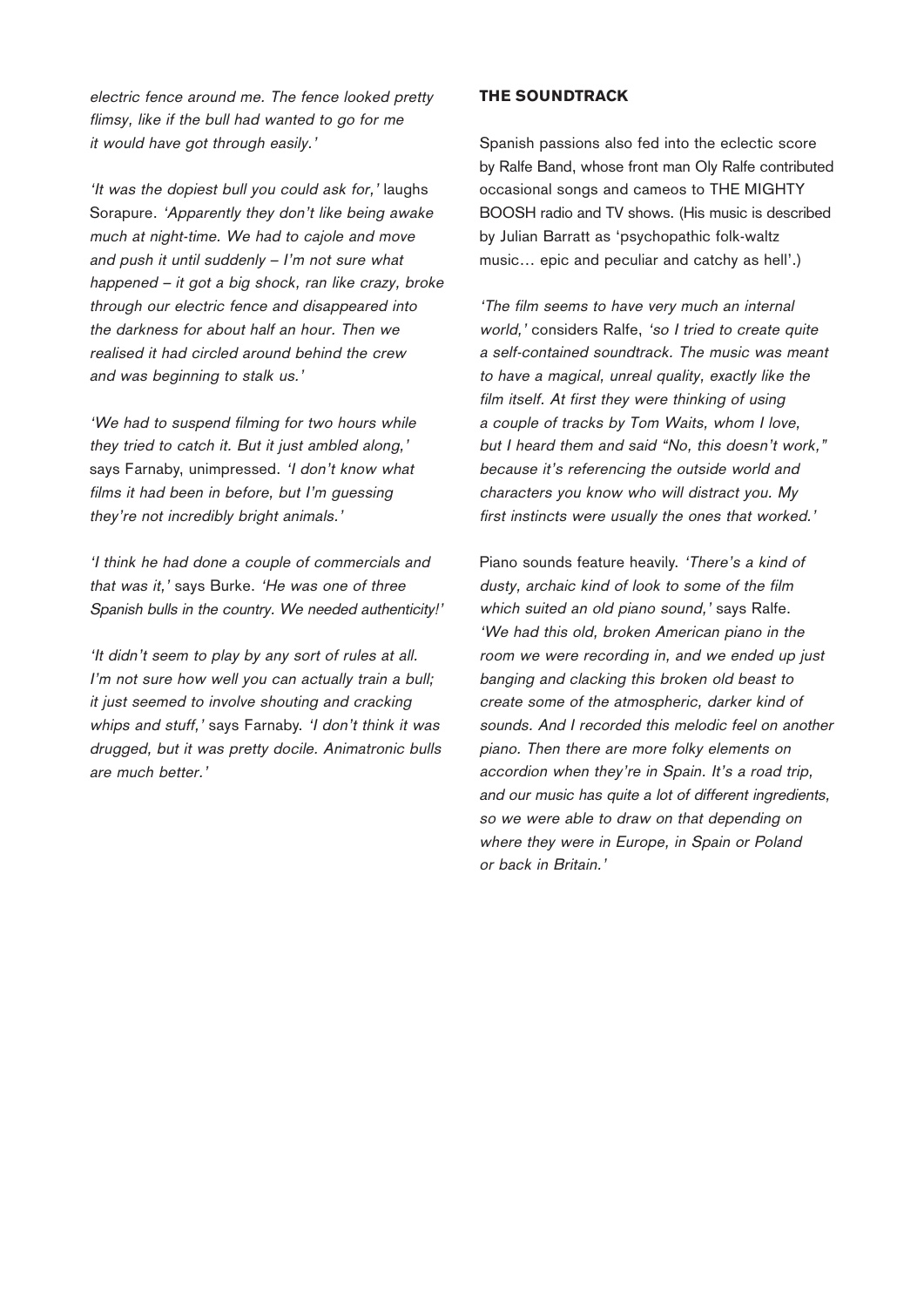#### **CAST BIOGRAPHIES**

#### **EDWARD HOGG**

Edward graduated from the Royal Academy of Dramatic Arts in 2002 and was immediately cast as The Fool in the inaugural RSC Academy production of KING LEAR, directed by Declan Donnellan. He then appeared as the eponymous WOYZECK at the Gate Theatre in London and St. Anne's Warehouse in New York City. He received rave reviews and also an Ian Charleson Award Nomination in 2006. On stage he has also worked with Trevor Nunn (in the original cast of Tom Stoppard's multiaward-winning ROCK 'N' ROLL); Rupert Goold, in the Almeida's THE LAST DAYS OF JUDAS ISCARIOT, in which Edward played Jesus Christ; and David Farr, in Loot at the Bristol Old Vic.

Edward's film work includes the cameo part of Chris Dervish in BROTHERS OF THE HEAD; Luke in SONGS OF SONGS; one of the Bright Young Things in ALFIE; and the Young Mr Bray in NICOLAS NICKLEBY. 2009 sees him star in two independent features: BUNNY & THE BULL for Warp X, and WHITE LIGHTNIN', directed by Dominic Murphy. The film had its American and European premieres at the Sundance and Berlin Film Festivals respectively. The Guardian said 'Edward Hogg is magnificent as a glue-sniffing antichrist hillbilly called Jesco White who keeps his violent urges in check by performing on stage'. Hogg was featured in Screen International's 2008 'Stars of Tomorrow' feature, an annual showcase of up-and-coming talent.

#### **SIMON FARNABY**

Simon is a writer, performer and comedian. He has written and performed in BLUNDER for Channel 4, SIMON AND GARFUNKEL REMINISCE for Paramount Comedy Channel, a pilot of GOLF WAR with Rich Fulcher, and FUR TV for MTV. He also has credits on the television series LIFESPAM, HORRIBLE HISTORIES, ANGELOS, THE MIGHTY BOOSH, SPOONS, JAM AND JERUSALEM and THE YELLOW HOUSE. On stage, he has acted in the Edinburgh Fringe hit LESSONS LEARNED DRIVING A TRACTOR, I AM THICKER THAN WATER (a one-man show which he co-wrote with BUNNY & THE BULL director Paul King), and COLD COMFORT FARM for Greenwich Theatre's Youth Theatre. BUNNY & THE BULL is his first feature film. He stands 6'2".

#### **VERÓNICA ECHUEGUI**

Verónica was selected as Spain's contender for the Shooting Stars Award at the 2009 Berlin Film Festival. She was nominated for a Goya (Spain's national film awards) in 2007 as Best New Actress in Bigas Luna's YO SOY LA JUANI, and again in 2009 for Best Actress in EL PATIO DE MI CARCEL. BUNNY & THE BULL is her first English-language film.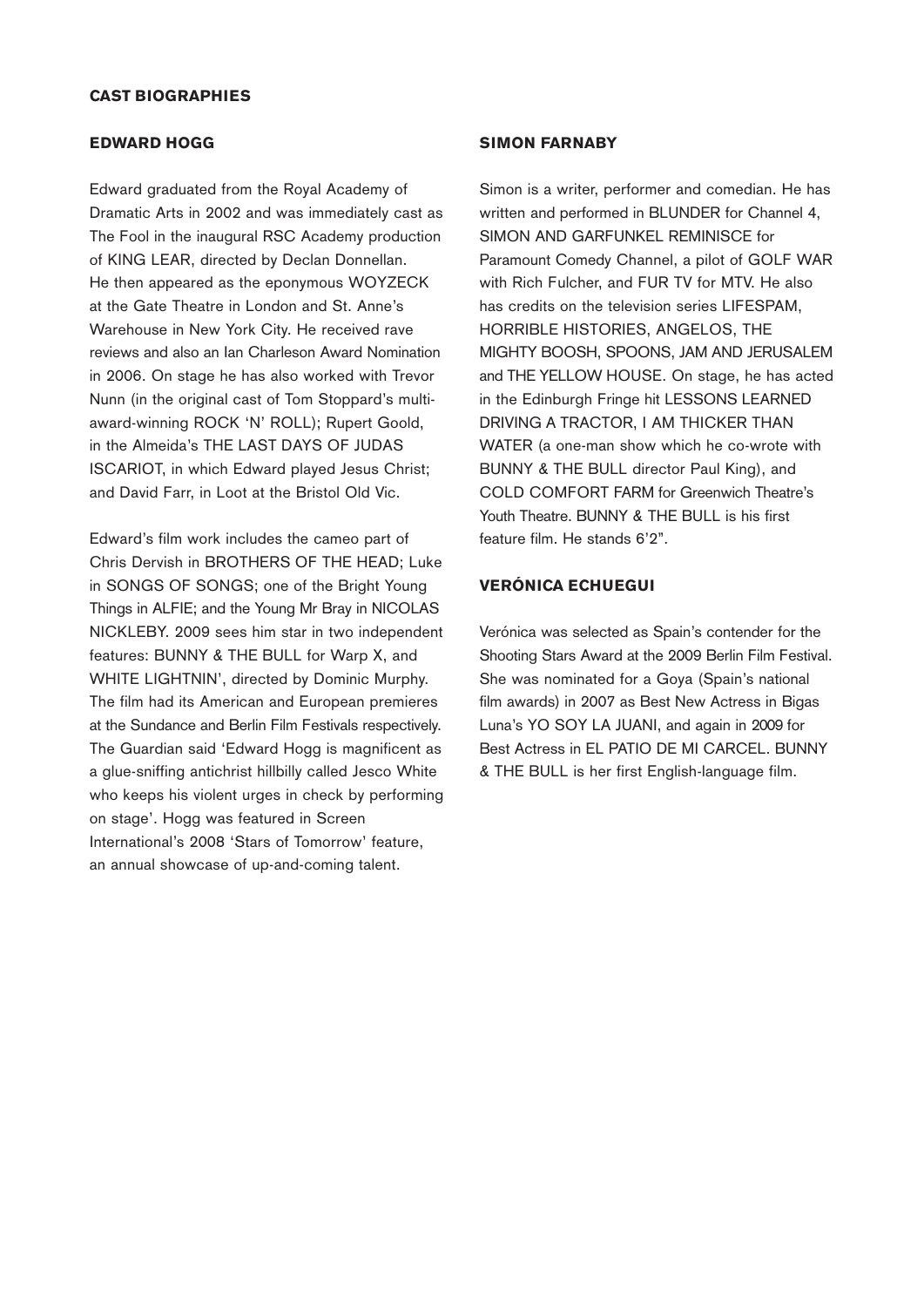#### **RICHARD AYOADE**

Richard is a Perrier Award winning writer and director. In 2004 Ayoade co-created and directed Channel 4's spoof horror comedy series GARTH MARENGHI'S DARKPLACE, in which he also appeared. This was followed with a sequel series, MAN TO MAN WITH DEAN LEARNER, which Richard directed and co-wrote and went out on primetime Channel 4. He has performed in THE MIGHTY BOOSH and the Emmy Award Winning IT CROWD. Ayoade has recently signed with Warp Films for promos. So far he has made music videos for THE ARCTIC MONKEYS, SUPER FURRY ANIMALS, KASABIAN, THE LAST SHADOW PUPPETS and VAMPIRE WEEKEND. He has also directed a feature-length concert film of the ARCTIC MONKEYS. Ayoade is just about to direct his first feature film, SUBMARINE.

#### **NOEL FIELDING**

Noel is best known for playing the role of Vince Noir opposite Julian Barratt (Howard Moon) and his brother Michael Fielding (Naboo) in the awardingwinning comedy series THE MIGHTY BOOSH. Fielding met Julian Barratt, when Julian was performing a gig - and Julian offered Noel a place to perform. Julian was impressed by Noel's skill, and the two formed a partnership. Fielding trained as a visual artist and is responsible for some of Boosh's distinctive sets, costumes and characters. Outside of his work on THE MIGHTY BOOSH, Fielding has also had parts in many of Channel 4's somewhat off beat comedy programmes, including NATHAN BARLEY, THE IT CROWD and GARTH MARENGHI'S DARKPLACE, more often than not appearing alongside Mighty Boosh partner Julian Barratt. Noel has also appears regularly on NEVER MIND THE BUZZCOCKS.

#### **JULIAN BARRATT**

Julian stars as the character Howard Moon opposite Noel Fielding's Vince Noir in the comedy series THE MIGHTY BOOSH. Barratt is also an accomplished musician in a wide range of genres; he claims to be a jazz fusion fanatic - and was in a band called GROOVE SOLUTION in the early 90s. He composes much of the music for THE MIGHTY BOOSH, helped by Dave Brown. The music included in the series is an eclectic range of genres including rap, heavy metal and psychedelic rock.

Barratt has appeared in other TV shows, including the lead role of Dan Ashcroft, a frustrated writer, in the Channel 4 media satire, NATHAN BARLEY. He also appeared in the surreal black comedy series ASYLUM alongside Simon Pegg and Jessica Stevenson, and GARTH MARENGHI'S DARKPLACE. Barratt's film roles have included: LUCKY BREAK and THE PRINCIPLES OF LUST.

#### **CREW BIOGRAPHIES**

#### **PAUL KING - DIRECTOR**

Paul trained with clown director Cal McCrystal before directing the comedy show GARTH MARENGHI'S FRIGHT KNIGHT which was nominated for the Perrier Award at the Edinburgh Festival in 2000. The follow-up NETHERHEAD, won the award the following year and led to the Channel 4 series DARKPLACE for which Paul was Associate Director.

Working with Noel Fielding on VOODOO HEDGEHOG (also nominated for the Perrier in 2002) led to Paul directing all three series of the award-winning THE MIGHTY BOOSH as well as two live tours which culminated in four shows at Wembley and the O2 arena last year. He has also directed television comedy for the BBC, Objective, Avalon and Zeppotron.

He is currently writing an original screenplay for Warp Films and adapting the much-loved PADDINGTON BEAR stories for Heyday Films.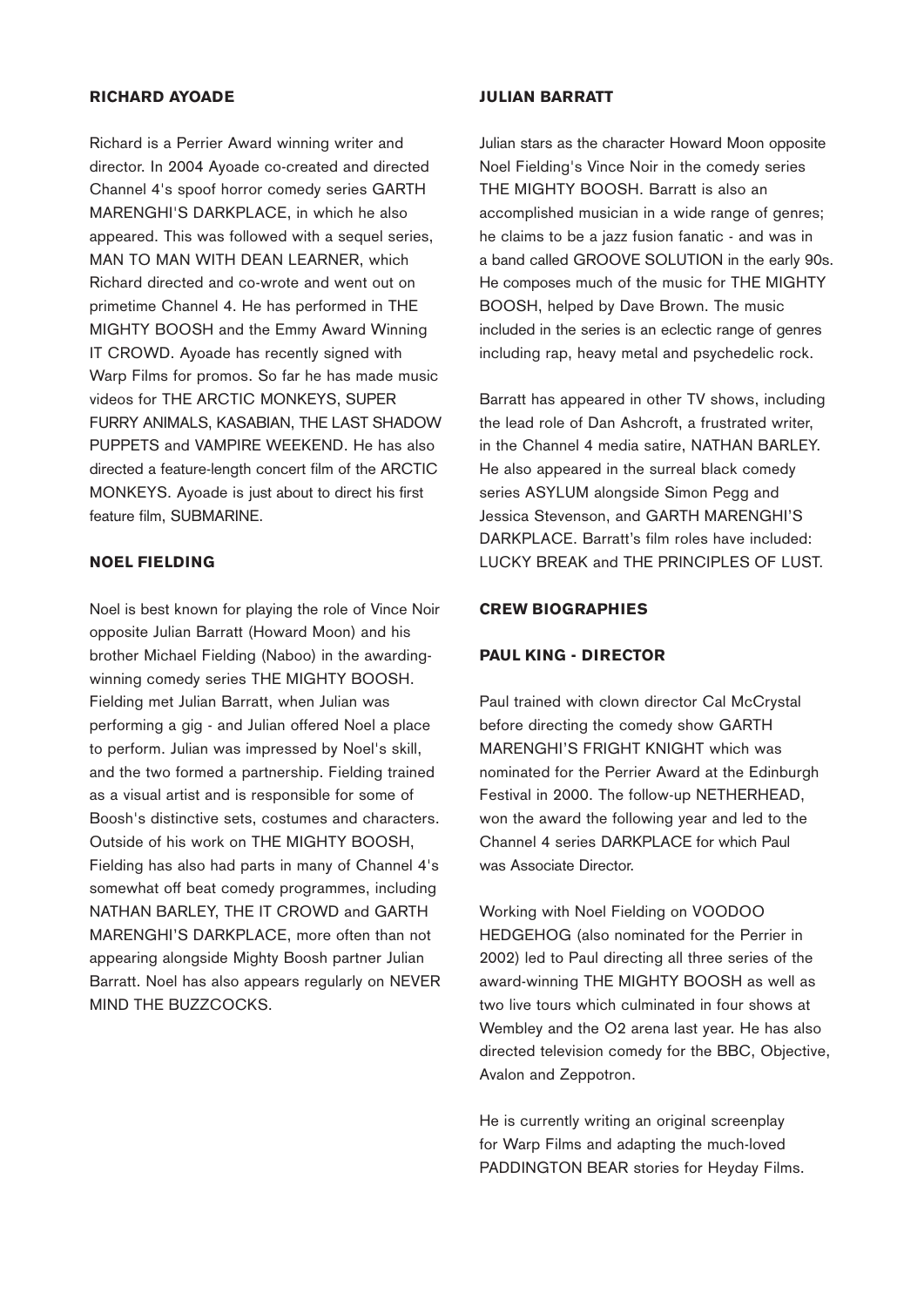#### **MARY BURKE - PRODUCER**

Mary works across both Warp X and Warp Films, where she has been responsible for cultivating fresh UK talent since the company's inception in 2002.

BUNNY & THE BULL is the second feature film Mary has developed and produced on the Warp X slate, a digital 'studio' that makes low budget feature films with funding from UK Film Council, Film4, Optimum Releasing, and Screen Yorkshire.

In 2007, Mary produced A CONMPLETE HISTORY OF MY SEXUAL FAILURES – a slacker documentary about a loser in love – for director Chris Waitt (Sundance, Edinburgh, Dinard, Sydney 2008) which was released cinematically worldwide in 2008. Mary's second project with Waitt was FUR TV - a dirty puppet comedy television series for MTV through Warp Films.

Mary originally joined Warp to work on Chris Morris's BAFTA award-winning short MY WRONGS 8245-8249 and 117. She produced the short RUBBER JOHNNY for maverick video director Chris Cunningham in 2005 (Melbourne – Best Experimental Short) and since then has worked on a raft of projects for the Warp X and Warp Films slates including Shane Meadows' DEAD MAN'S SHOES and THIS IS ENGLAND and Olly Blackburn's DONKEY PUNCH and the ALL TOMORROW'S PARTIES film.

Mary is currently in pre-production on GARTH MARENGHI'S DARKPLACE helmer Richard Ayoade's debut comedy feature SUBMARINE, based on a novel by Joe Dunthorne for Warp Films and Ben Stiller's production company Red Hour Films.

#### **ROBIN GUTCH - MD, WARP X**

Robin is Joint Managing Director of Warp X, a start-up digital 'studio' that makes low budget feature films with funding from UK Film Council, Film4, Optimum Releasing, and Screen Yorkshire. Warp X is a low budget slate which has made six feature films over the next three years.

Warp X's first two features, DONKEY PUNCH and A COMPLETE HISTORY OF MY SEXUAL FAILURES both premiered at Sundance in January 2008 and were released in summer 2008. HUSH was released in the UK Spring 2009, with further titles ALL TOMORROW'S PARTIES, BUNNY & THE BULL, and SHE, A CHINESE now awaiting release in 2009. He also has recently co-produced Steve McQueen's multi-award winning feature debut film HUNGER, developed when he was Head of Film and Drama for Blast Films between 2003 and 2005.

#### **MARK HERBERT - MD, WARP X**

Mark is, with Robin Gutch, the joint MD of Warp Films and low-budget digital studio Warp X. He received the British Film Talent Dunhill award at the London Film Festival in 2006 – an award that recognizes the achievements of new and emerging British writers, directors and producers who have shown great skill and imagination in bringing originality and verve to film-making. Mark was mentioned by the Observer as one of the Courvoisier Future 500 – a unique network of rising stars from across the UK.

Mark's first feature for Warp Films was DAED MAN'S SHOES, the Shane Meadows film that opened to great reviews, was been nominated for a record eight British Independent Film Awards and won the Hitchcock D'or at the Dinard Festival. In 2006 he produced Meadows' THIS IS ENGLAND, which gained many awards including the 'Best Film' at the British Independent Films Awards and the Special Jury Prize at the Rome Film Festival, Guldbagge in Sweden. It also won Best British Film at the Baftas in 2008.

In 2007 Mark produced the first two Warp X titles, A COMPLETE HISTORY OF MY SEXUAL FAILURES and DONKEY PUNCH. Both films were in official selection at Sundance in 2008. In 2008 for Warp X, Mark produced HUSH and BUNNY & THE BULL. Mark has most recently produced Warp Films' LE DONK, Shane Meadows' new feature, to be released this year. He is also in post-production on Chris Morris' debut feature.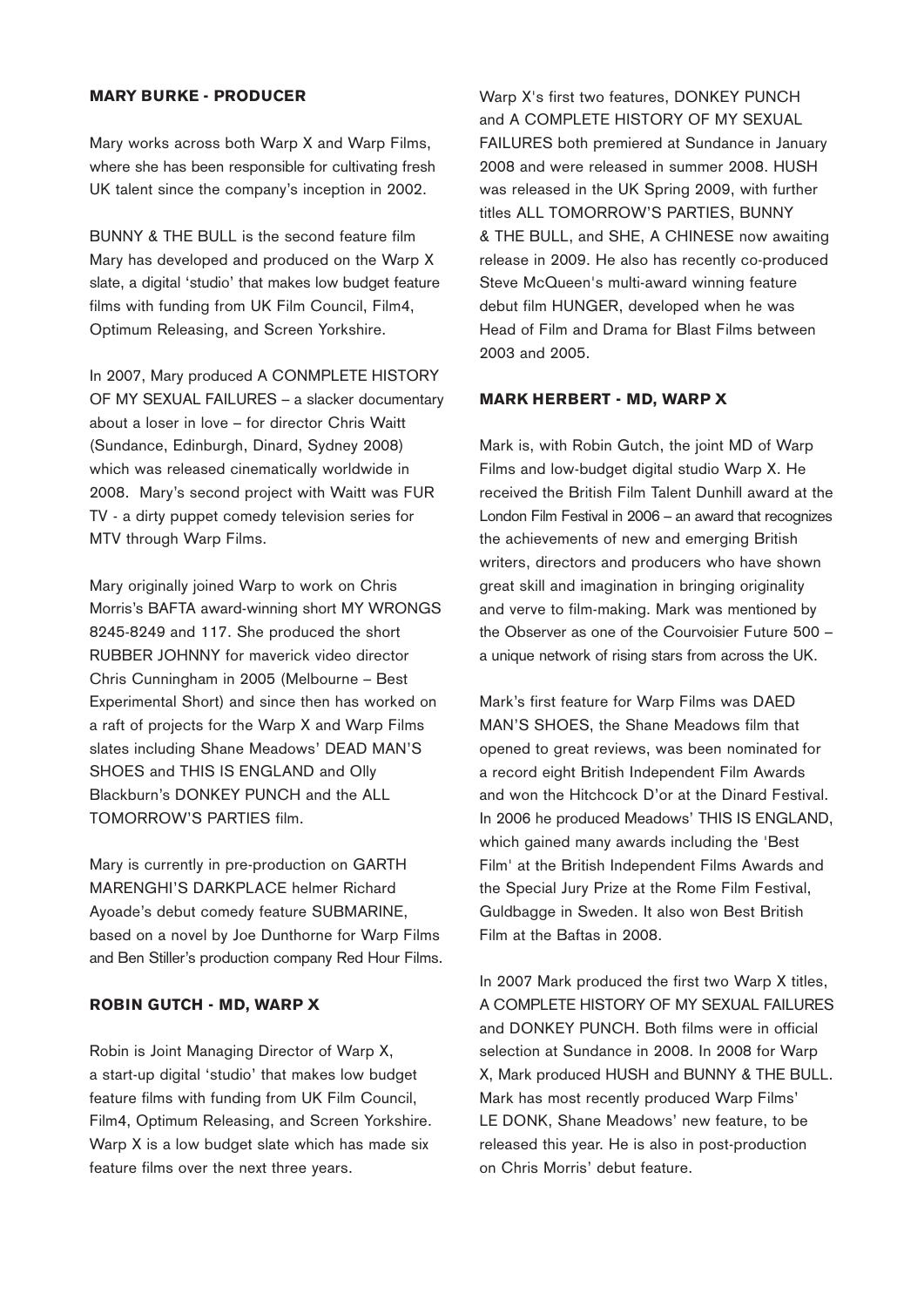# **BARRY RYAN - HEAD OF PRODUCTION, WARP X**

Barry is responsible for the management of the business and production of films in the slate.

In addition to his responsibilities for Warp X, he recently produced GROW YOUR OWN, written by Frank Cottrell Boyce and Carl Hunter and directed by Richard Laxton for Warp Films. Prior to this Barry was responsible for Warp's business affairs and the development of new talent and projects. Barry line produced Warp's first short, MY WRONGS 8245-8249 &117, which won a BAFTA in 2003, and DEAD MAN'S SHOES, Warp's first feature which was nominated for the Best British Film Award at the BAFTAs 2005 and which won the Hitchcock D'Or at Dinard in 2004.

Prior to working for Warp, Barry ran Cargo Films with fellow NMS graduates Susannah Gent and Rob Hardy. Cargo made a number of successful shorts (PUFFER FISH, SOUND EFFECTS OF DEATH & DISASTER, YOU ARE MY FAVOURITE CHAIR) and the ultra low-budget feature JELLY DOLLY, which won the best film award in 2004 at the Britspotting Festival in Berlin.

#### **GARY WILLIAMSON - PRODUCTION DESIGNER**

Gary brings his rich mix of imagination and skill to create all the interlocking fantasy worlds that make up BUNNY & THE BULL. He draws on his wide film, TV and theatre experience to devise unique studio-sets, composed of sophisticated models, animation, cardboard cut-outs, and back projection, wherever possible all the full range of techniques in camera.

Gary's film work includes WAH WAH (directed by Richard E. Grant), TWICE UPON A TIME (Antoine de Caunes) and DOUBLE ZERO (Gerard Pires). In his TV portfolio are ALBERT'S MEMORIAL and ALIBI, directed by David Richards; SHE'S BEEN ALWAYS (RTS award), directed by Sir Peter Hall; and the RTS award-winning LIPSTICK ON YOUR COLLAR and KARAOKE, directed by Dennis

Potter. Gary worked with Potter for four years and designed SECRET FRIENDS, the only feature Potter directed. As Production Designer, he has also worked with directors Anthony Minghella, Danny Boyle, David Bailey, Renny Rye, Ian Emes, Nicolai Fuglsig, Vince Squibb and Charles Beeson.

# **JOHN SORAPURE - DIRECTOR OF PHOTOGRAPHY**

John was trained in stills photography before attending film school where he was awarded a BA (Hons) degree in Film and Television. He began working in the industry as a news and current affairs cameraman in the early 90's, but soon moved in to documentary filmmaking where he travelled extensively working on many series including CLIVE JAMES, RUBY WAX MEETS... and CLIVE ANDERSON'S OUR MAN IN. Later he crossed over into television comedy working on such shows as LITTLE BRITAIN, THE CATHERINE TATAE SHOW and FRENCH & SAUNDERS. He's also worked on some notable television drama productions including DR WHO, IDEAL and THE MIGHTY BOOSH when he first worked with director Paul King. John's shot a number of commercials and other feature films including FAT SLAGS THE MOVIE and GEORGE MICHAEL - A DIFFERENT STORY. He's currently shooting a feature film in the UK and Ireland.

# **MARIA MANTON - SLINKY PICTURES LTD ANIMATION, CO FOUNDER & CREATIVE DIRECTOR**

Maria has over twenty years' experience working in animation and live action. Her passion for filmmaking has led her to produce projects with over 42 film directors, working in every type of animation style and filmmaking technique. Since co-founding Slinky Pictures in 2000, where Maria is Creative Director, she has also produced most of Slinky's incredible output of cult, award-winning short films, broadcast and commercial projects. In addition to developing feature-length projects at Slinky, Maria has also found the time to direct a number of stop-frame animation projects.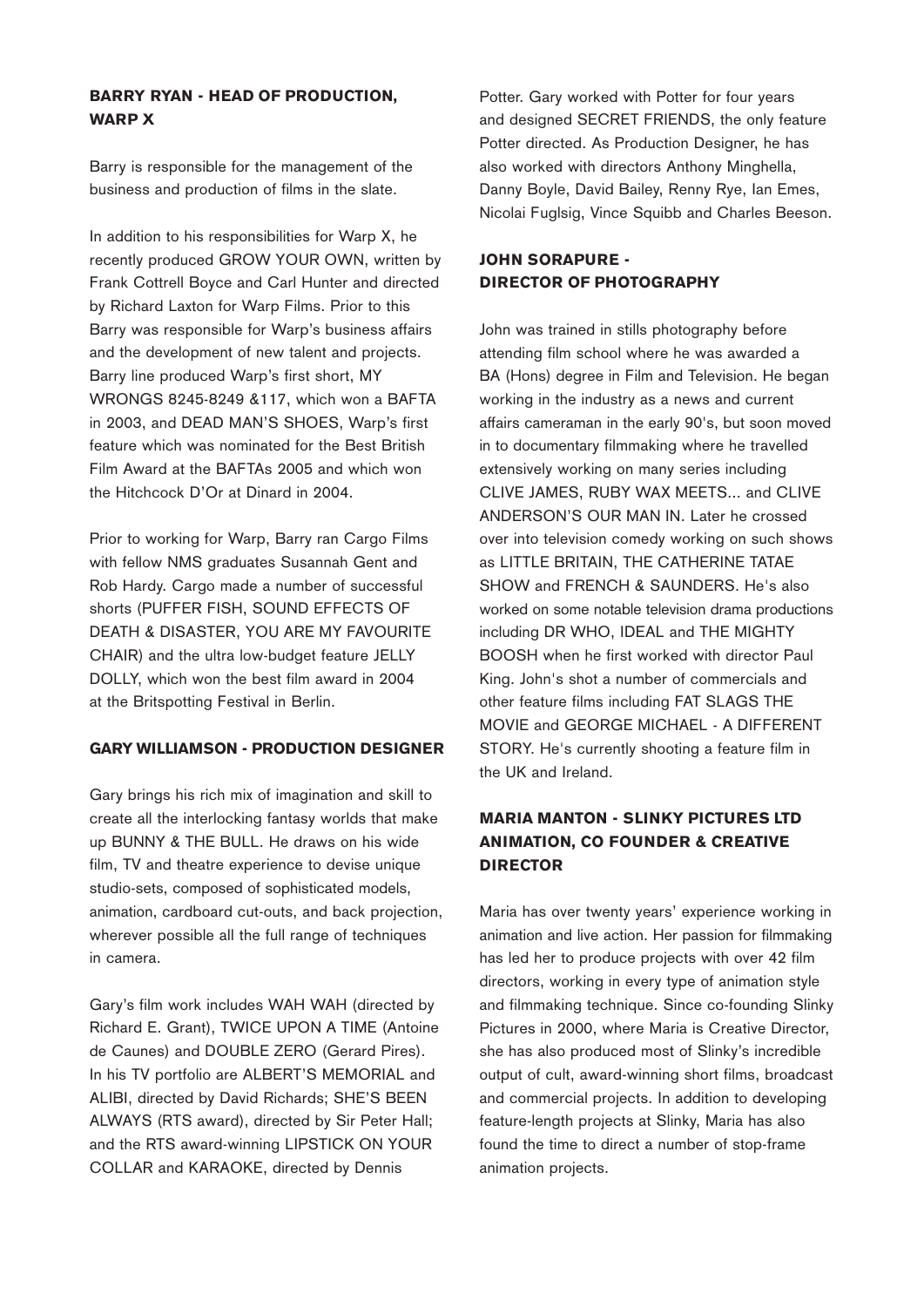Respected in both the advertising and film industries as a leading 'creative producer', Maria has also produced many music videos, including six promos for Howie B, then in 1997 working with the late Roy Lichenstein in animating his work for U2's Pop Mart Tour. She followed that by working with 12 filmmakers based throughout the world, with whom she produced the entire video and projected content for U2's Elevation World Tour 2002.

#### **NIGEL COAN & IVANA ZORN - ANIMATION**

Nigel and Ivana have been collaborating since 2000, both coming from a trained background in graphic design. After initial forays into animated work for corporate clients, the charm of their work trickled through to the television and music industries. The quirk of their work features in the surreal comedy hit THE MIGHTY BOOSH for the BBC, and their first music video WOMEN AOF JAPAN for Ralfe Band, won best music video at the 2006 SXSW Festival. Their work in BUNNY & THE BULL continues their collaboration with Paul King.

#### **ABOUT WARP X**

Pioneering digital film studio Warp X is based in Sheffield, with a satellite office in London. Warp X shares the reputation of its sister companies Warp Records and Warp Films for combining creative originality with commercial success (Warp Films' releases include Shane Meadows' THIS IS ENGLAND and DAED MAN'S SHOES, Chris Cunningham's RUBBER JOHNNY, SCUMMY MAN (the short film for the Arctic Monkeys) and Paddy Considine's BAFTA winning short DOG ALTOGETHER).

By harnessing cutting edge digital technology and low budget production methods Warp X makes high value movies that can reach cinema audiences across the world. These films are being managed and produced by Warp X for the Low Budget Feature Film Scheme set up in 2006 by the UK Film Council's New Cinema Fund and Film4 to revitalise the low-budget sector of the British film industry. Other key financial backers are Screen Yorkshire and Optimum Releasing who distribute the films theatrically and on DVD in the UK. Channel 4 hold UK television rights.

After premiering to critical acclaim at Sundance Film Festival in 2008, Warp X's first two films A COMPLETE HISTORY OF MY SEXUAL FAILURES and DONKEY PUNCH were released in the UK in summer 2008. Their third film, HUSH, a thriller from writer/director Mark Tonderai was released in March 2009. Warp X's final three films of their first slate ALL TOMORROW'S PARTIES (a music documentary), BUNNY & THE BULL (a road movie from THE MIGHTY BOOSH director, Paul King) and SHE, A CHINESE (an art house feature from Chinese writer/director Xiaolu Guo) will be out later this year. In 2009, the second Warp X slate begins with a hotbed of exciting new projects in development.

Warp X is an initiative of UK Film Council, Film4, Screen Yorkshire and Optimum Releasing.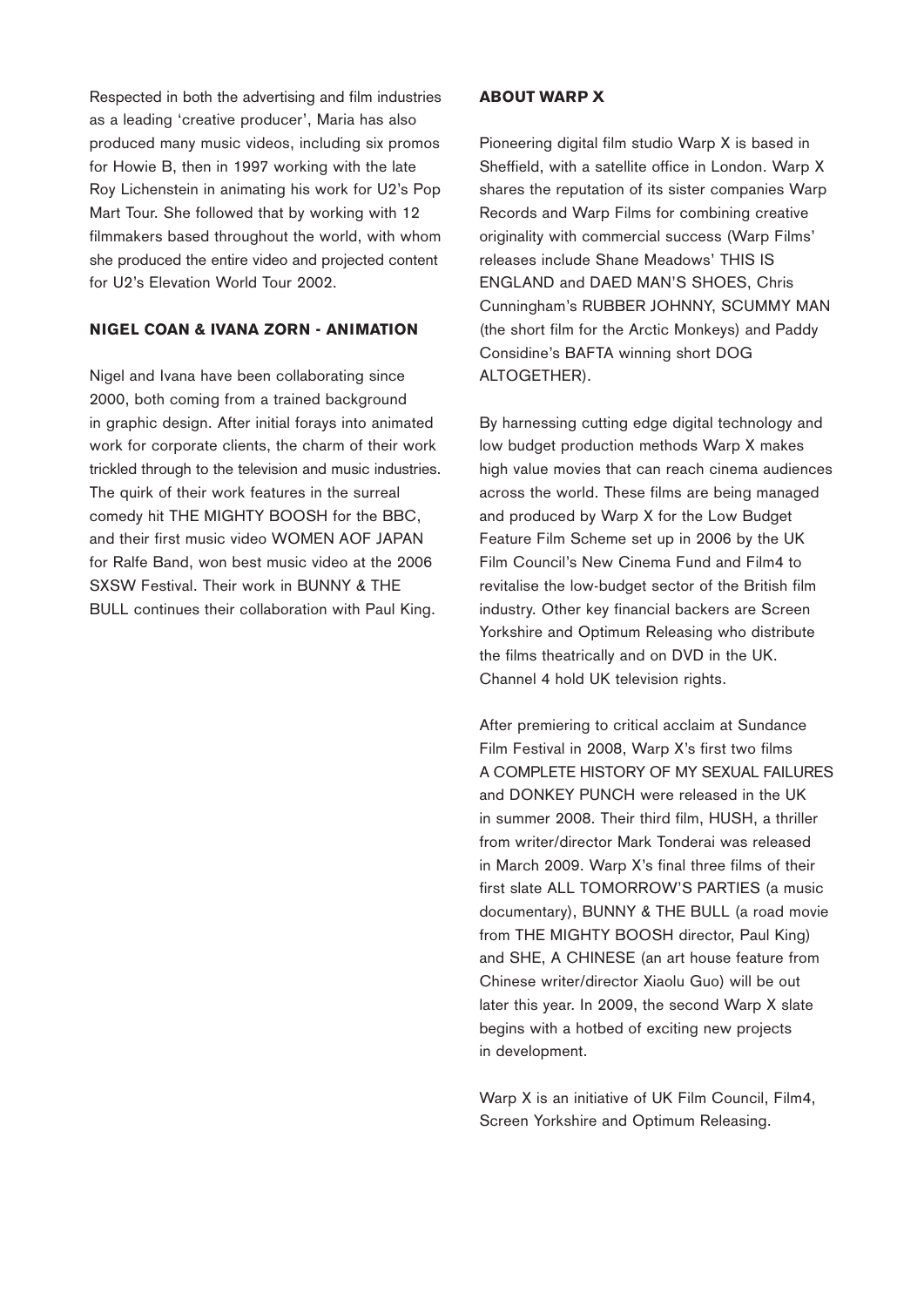#### **ABOUT THE FILM COUNCIL**

The UK Film Council invests public money in developing new filmmakers, in funding exciting new British films and in getting a wider choice of films to audiences throughout the UK. We also invest in training, promoting Britain as an international filmmaking location and in raising the profile of British films abroad.

Our NEW CINEMA FUND supports emerging talent and established filmmakers working outside the mainstream. The fund has £15 million of Lottery money to invest over three years and funds 8 to 10 feature films each year, supporting filmmakers at every stage of their career including directors with their first and second features such as the Cannes award-winning filmmaker Andrea Arnold with FISH TANK (Cannes 2009, Prix du Jury, RED ROAD, Cannes 2006 Prix du Jury), Armando Iannucci's IN THE LOOP (at Sundance 2009), Alexis dos Santos's UNMADE BEDS (also at Berlin and Sundance 2009) and Noel Clarke's ADULTHOOD.

In supporting James Marsh's Oscar®-winning MAN ON WIRE, Sally Potter's RAGE (Berlin Competition 2009), Jane Campion's BRIGHT STAR (In Competition, Cannes 2009), Ken Loach's THE WIND THAT SHAKES THE BARLEY (Cannes, Palme d'Or), Shane Meadows's THIS IS ENGLAND (BAFTA, Best British Film) and Kevin Macdonald with TOUCHING THE VOID (BAFTA, Best British Film, the fund also continues its tradition of enabling established filmmakers to produce films with distinctive visions. Visit: www.ukfilmcouncil.org.uk

#### **ABOUT FILM 4**

Film4, headed by Tessa Ross, is Channel 4 Television's feature film division. The company develops and co-finances film productions and is known for working with the most innovative talent in the UK, whether new or established. Film4 is a founding partner of the Warp X digital studio.

Film4's latest release on June 12th was Ken Loach's Cannes competition film, LOOKING FOR ERIC. Other recent releases include Danny Boyle's, SLUMDOG MILLIONAIRE most recently winner of 8 Academy Awards, Steve McQueen's HUNGER, winner of, among other awards, the Cannes Camera D'Or, Martin McDonagh's Oscar nominated, IN BRUGES, Mike Leigh's Oscar nominated and Golden Globe Best Actress winner, HAPPY-GO-LUCKY and Michael Winterbottom's GENOVA.

Up and coming Film4 projects include Alexis Dos Santos' UNMADE BEDS, Paul King's BUNNY & THE BULL, Tom Harper's SCOUTING BOOK FOR BOYS, Peter Jackson's THE LOVELY BONES, Chris Morris' FOUR LIONS, Sam Taylor Wood's NOWHERE BOY, Mark Romanek's NEVER LET ME GO, Kevin Macdonald's EAGLE OF THE NINTH and Mike Leigh's 09 Project. Visit: www.channel4.com/film

#### **ABOUT SCREEN YORKSHIRE**

Screen Yorkshire is the regional screen agency, responsible for inspiring, promoting and supporting a successful and sustainable film, television, games and interactive media sector in Yorkshire and Humber. Screen Yorkshire's Production Fund, supported by Yorkshire Forward, invests in film and television production in the region. Recent credits include; THE DAMNED UNITED, RED RIDING, UUFORGIVEN, WUTHERING HEIGHTS, LOST IN AUSTEN, BRIDESHEAD REVISITED, THE COTTAGE and the BAFTA award winning THIS IS ENGLAND. Screen Yorkshire also has a Business Investment Fund, distributes Lottery and Grant in Aid awards on behalf of the UK Film Council and runs a series of broadcast training schemes in partnership with Skillset. For further information, visit: www.screenyorkshire.co.uk